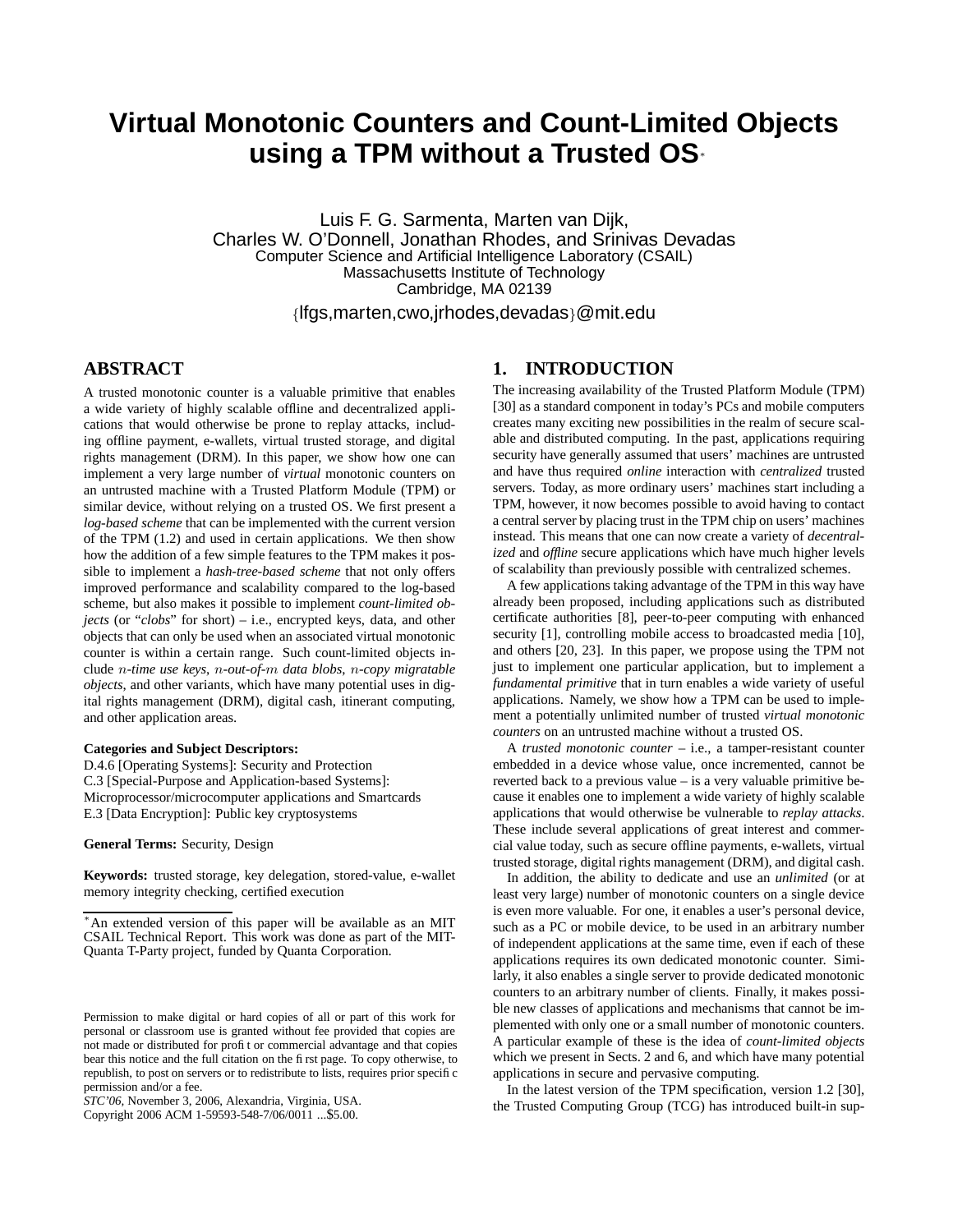port for monotonic counters into the TPM [29]. However, because the low-cost TPM chip can only afford to have a small amount of internal non-volatile memory, this new functionality is necessarily limited. Specifically, a TPM 1.2 chip is only required to be able to store four independent monotonic counter values at a time, and only one of these counters is usable during a particular boot cycle (i.e., once one of the counters is incremented, the other counters cannot be incremented until the host machine is rebooted). The intent of the TCG in designing the TPM this way is not for the built-in monotonic counters to be used by user-level applications directly, but rather for the single usable counter to be used by a trusted OS component to implement an arbitrary number of "*virtual monotonic counters*", which in turn can then be used by user-level applications [29]. In this way, a TPM 1.2 chip can theoretically be used to provide an arbitrary number of dedicated virtual monotonic counters to different applications using only a single monotonic counter.

The problem with this approach, however, is that although it is theoretically sufficient from an abstract point-of-view, its use in practical applications is limited by the complex security mechanisms needed to implement a trusted OS. For example, one scheme for implementing virtual monotonic counters outlined by Microsoft as part of their proposed Next Generation Secure Computing Base (NGSCB) system [24] seems simple and straightforward by itself, but if we look at the security requirements for NGSCB, we find that it needs not only a PC with a TPM, but also (at least) the following hardware-based security features as well [9]: (1) a trusted BIOS that acts as the Core Root-of-Trust for Measurement (CRTM), (2) a built-in security mechanism in the main CPU, such as Intel's La-Grande Technology [16], that can be used to implement an *isolation kernel*, and (3) a memory controller or chipset that facilitates protection from DMA attacks. Furthermore, it also requires users to switch to an entirely new OS built according to the NGSCB architecture, and requires OS vendors to perform extensive security testing on their OS components every time they make a change.

Given the importance of virtual monotonic counters as an enabling primitive in many useful applications, we argue that it is worth the effort to ensure that it is possible to implement such counters using a TPM alone *without* relying on a trusted OS or trusted software. In this paper, we discuss how this goal can be achieved, and present concrete solutions, recommendations, and applications.

We begin in Sect. 2 by identifying the many potential applications of being able to keep track of a large number of virtual monotonic counters on a single host. In Sect. 3, we present an abstract model for how virtual monotonic counters can be used in applications and how they can be implemented. In Sect. 4, we present a *log-based* scheme that can be implemented with TPM 1.2. We note, however, that this scheme has two drawbacks. First, it can only implement a *non-deterministic* form of monotonic counters which are useful in stored-value and trusted storage applications, but it cannot be used to implement the stronger *arithmetic* form of monotonic counters which is useful in a broader range of applications. Moreover, it has a potentially unbounded worst-case read and increment latency. In Sect. 5, we solve these problems by presenting a new scheme based on the idea of Merkle hash trees [19] that can easily be implemented with the addition of relatively simple new functionality to the TPM. Unlike the log-based scheme, this *hash tree-based scheme* has a small bounded worst-case read and increment latency of  $O(logN)$ , where N is the number of virtual counters. Moreover, it can be used to implement *arithmetic* monotonic counters which the log-based scheme cannot implement. This in turn enables us to implement a new idea we call *count-limited objects*, which we discuss in Sect. 6. In Sect. 7, we present some experimental peformance measurements using present-day TPM 1.2

chips. We cite related work throughout this paper as appropriate and discuss other related works in Sect. 8 as well. Finally, we summarize our contributions in Sect. 9. An extended version of this paper containing more details will be available as an MIT technical report [25].

### **2. APPLICATIONS**

A monotonic counter is a highly valuable primitive because it can be used to detect (and thus prevent) *replay attacks* in offline and decentralized secure applications. In this section, we present examples of such applications.

**Offline payments, stored-value, and e-wallets.** We first consider the problem of *offline payment* or *stored-value* systems. The goal in such systems is to allow a credit issuer to store a credit balance on a user's device, and then, when the user makes a purchase, allow merchants to securely verify and reduce this balance *without needing to communicate with the credit issuer or a third party*. The security challenge in these systems is obvious: since the value of the balance is stored in the untrusted user's own device, how does one prevent the user from *double-spending* his credits by simply changing or rewinding the value as he pleases? Preventing *arbitrary* changes to the stored balance is easy. A credit issuer can simply use a private or secret key, known only to itself and to trusted hardware in the merchant's devices, to produce a digital signature or message authentication code (MAC) for the account balance stored on the user's device. This way, only the credit issuer and the trusted merchant devices can write valid balances on the user's device.<sup>1</sup> The harder problem is that of preventing the user from *rewinding* or *replaying* his account balance. That is, even if the balances are signed with an unforgeable signature, the user can still easily copy *old* signed balances and reuse these copies with different merchants. A merchant who has no contact with a centralized server, and who has not seen the same or a newer signed balance from that user before, can tell that the balance is *authentic* because it is signed with the credit issuer's private key. However, he has no way of telling if the balance is *fresh* – that is, that it is not an old copy.

Without some sort of trusted memory or trusted component on the user's device, preventing such *replay attacks* in an offline system would be impossible. If the user's device, however, has a trusted monotonic counter (trusted by the credit issuer and the merchants), then a relatively simple solution is possible. Whenever the credit issuer or a merchant's device increases or reduces the stored value in the user's device, it first increments the monotonic counter on the user's device, and then signs a token including the new monotonic counter value and the new balance value. Then, when the user presents the token to another merchant at a later time, that merchant's device checks not only that the signature on the token is valid but also that the counter value in the token matches the current value of the monotonic counter on the user's device. This prevents a malicious user from replaying an old credit balance since the counter value signed with an old balance will not match the latest counter value in the trusted monotonic counter.

Note that in order for this scheme to work, a *dedicated* counter is needed *for each balance that needs to be protected*. Thus, if we want to be able to store different independent credit balances (e.g., from different credit issuers) in a single user's device, then that device must be able to keep track of multiple independent monotonic counters. This is why a mechanism for implementing a large number of virtual monotonic counters on a single device would be

<sup>&</sup>lt;sup>1</sup>We assume for now that some other mechanism allows us to protect against malicious merchants tampering with their devices.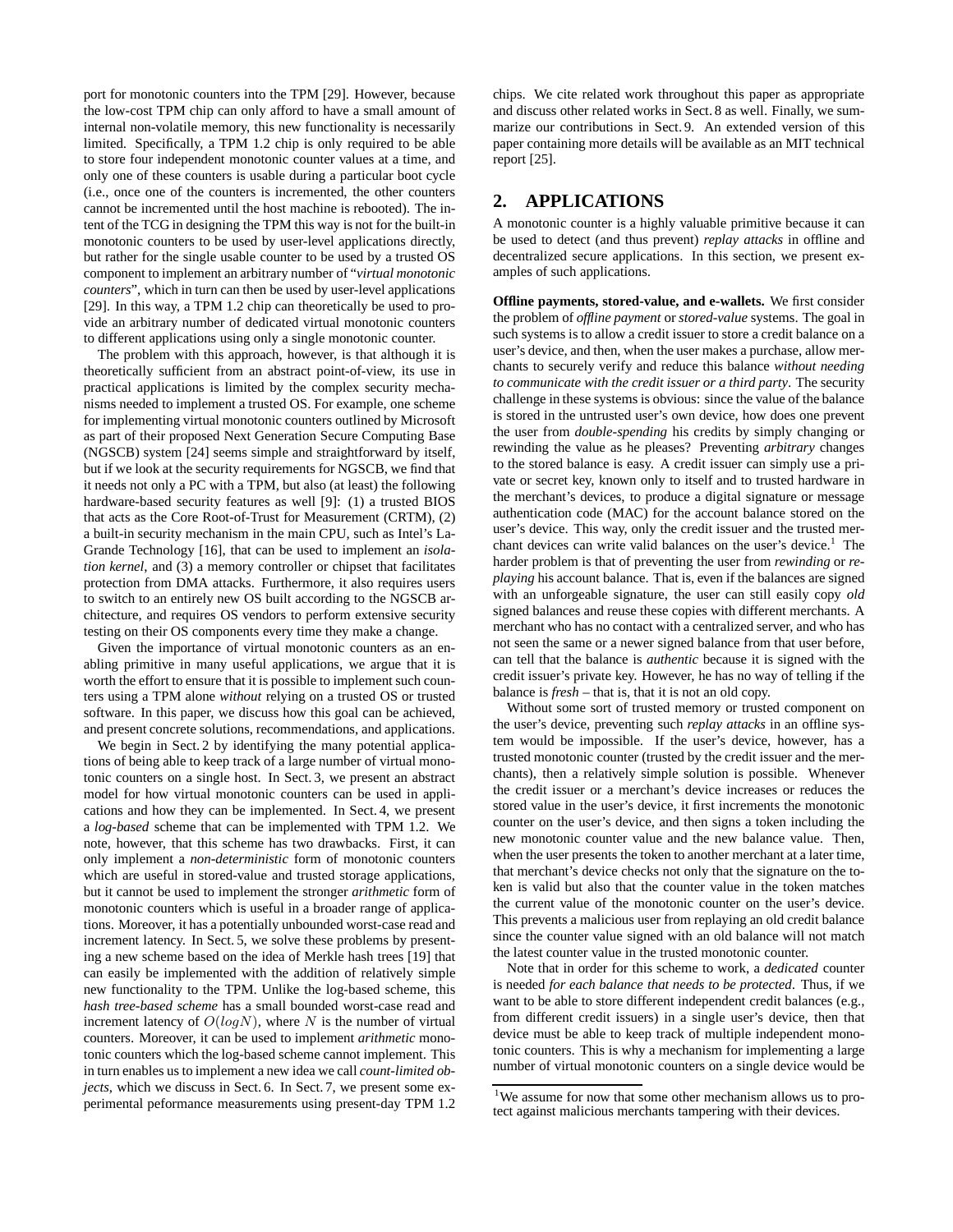useful. With such a mechanism, a user's device can effectively become an *e-wallet* – that is, a digital equivalent of a real wallet that can store cash, credit cards, and generally different forms of currency and credits from different credit issuers.

**Virtual trusted storage.** A related use of virtual monotonic counters is in implementing *virtual trusted storage*. The idea here is to create a potentially unlimited amount of private, tamper-evident, and replay-evident virtual storage using untrusted storage and a *small* and *constant-sized* trusted component such as a TPM.

Consider, for example, a user who wants to store his data on a third-party server on the Internet and wants to be able to retrieve it at a later time from any one of several client devices that he (or his friends) own. If the other client devices can be offline at different times or do not have any secure means of communicating directly with each other (except through storing and retrieving data on the untrusted server itself), then the user's data can be vulnerable to a replay attack by a malicious third-party server. That is, a second client device retrieving data from the server would have no way of knowing if the data on the server is in fact the latest version.

Note that this problem is actually a more generalized form of the problem in the stored-balance offline payment system described earlier, except that the directions are reversed. That is, here, the user is storing his data on a third-party machine, instead of the other way around (i.e., a third-party such as the credit issuer or merchant storing data on the user's device). Thus, a monotonic counter can also be used to protect the data from replay attacks by the untrusted server in the same way as described earlier. In this case, the "balance" being protected is the user's trusted data, and the server takes the role of the e-wallet host while the user's devices take the role of the credit issuer and merchant's devices.

In this application, the ability to have a very large number of dedicated monotonic counters becomes useful for the server, since it would allow the server to handle an arbitrary number of independent users, each of whom may in turn want to securely store an arbitrary number of indepedent pieces of data. This ability in turn can enable us to implement many different applications in mobile and distributed computing, including file storage, synchronization, and sharing applications.

**Count-limited objects (***aka* **clobs).** A very useful feature of *existing* TPM chips (to be described in more detail in Sect. 6) is the ability to perform operations using *encrypted blobs* containing keys or data that have been encrypted such that only a particular TPM can decrypt and use them. At present, there is no limit to the number of times a host can make a TPM use an encrypted key or data blob once it has a copy of that blob. However, if we can enable a TPM to keep track of a large number of virtual monotonic counters, then we can link a blob with a particular virtual monotonic counter so that the TPM can use this counter to track and limit the usage of these blobs. Such blobs would then become what we call *count-limited objects, or "clobs"* for short.<sup>2</sup>

Count-limited objects can take many different interesting and useful forms, including:

• n*-time-use clobs*. Here, each clob has its own dedicated counter, which is incremented every time the clob is used. Useful forms of these include n*-time-use decryption keys* (e.g., Alice gives Bob a key that lets Bob decrypt anything encrypted by Alice's public key, but only at most  $n$  times), and n*-time-use signing keys* (e.g., Alice gives Bob a key

that lets Bob sign anything with Alice's signature, but only at most  $n$  times).

- *Shared-counter interval-limited clobs*. These are clobs that are tied to the *same* virtual counter. One form of such clobs are *time-limited clobs*, wherein the shared counter is one whose value is tied to real time so that the valid interval for the clob corresponds to the real-time interval during which it is allowed to be used. Another form are n*-out-of-*m *clobs*, including n*-out-of-*m *encrypted data blobs*, which are blobs that share the same counter and all have a usage interval of 1 to n, such that one can only use *at most* n out of m encrypted blobs (regardless of m).<sup>3</sup> Still another form are or *sequenced clobs* or *ordered clobs*, which have different usage intervals set in such way as to ensure that certain clobs cannot be used before others.
- n*-copy migratable objects*. Here, a virtual counter is used to limit the number of times a clob can be *migrated* (i.e., reencrypted) from a particular TPM to another TPM such that copies of the clob can be *circulated* indefinitely (i.e., Alice can migrate a clob to Bob and Bob can migrate the clob back to Alice without needing a trusted third party), but only *at most* n copies of a clob are usable at any point in time (where  $n$  is the count-limit range of the original clob).
- *Count-limited TPM operations*. Extending the existing idea of *wrapped commands* in TPM 1.2, we can have a clob that contains a wrapped command together with a count-limit condition. This allows us to apply the various types of countlimit conditions (e.g., *n*-time-use, *n*-out-of- $m$ , *n*-time migratable, sequenced, etc.), to any operation that a TPM is capable of executing.

The different form of count-limited objects, have many exciting new applications, which we discuss next.

**Digital rights management (DRM).** The idea of limiting the use of data and programs is central to DRM. Thus, clobs naturally have many direct applications to DRM. For example, n-time-use decryption keys and  $n$ -out-of- $m$  encrypted data blobs can be used to allow a copyright owner to create and store many encrypted media files on a user's device, while limiting the number of media files that the user can decrypt and use. Time-limited clobs would allow for media files that can only be used within a certain real time interval. Most interestingly, n-copy migratable clobs can make it possible to create protected media files that users can freely *lend* or *circulate* to other users much like people do with physical books and CDs.

**Digital cash.** Clobs also have potential applications as a way to implement or supplement *digital cash* schemes which require the ability to perform *offline* and *anonymous* transactions. Consider, for example, an e-wallet mechanism where instead of storing a user's total credit amount as an account balance, we store a collection of n-time-use signing keys. When a user with this kind of e-wallet purchases goods from a merchant, a merchant receives payment from the user by asking the user to sign a random nonce with the credit issuer's key using one of these signing keys. If we consider each signature produced using the keyblob as having a certain value (where different keys can represent different denominations), then the count limit on a user's keyblob represents the total stored value of that keyblob, and this value is reduced accordingly

<sup>2</sup>This idea is *not* related to the character large object (CLOB) data type in some databases.

<sup>&</sup>lt;sup>3</sup>Note that in this case, the encrypted data blobs can be encrypted with different keys which do not necessarily have to be countlimited as long as they are protected by the TPM.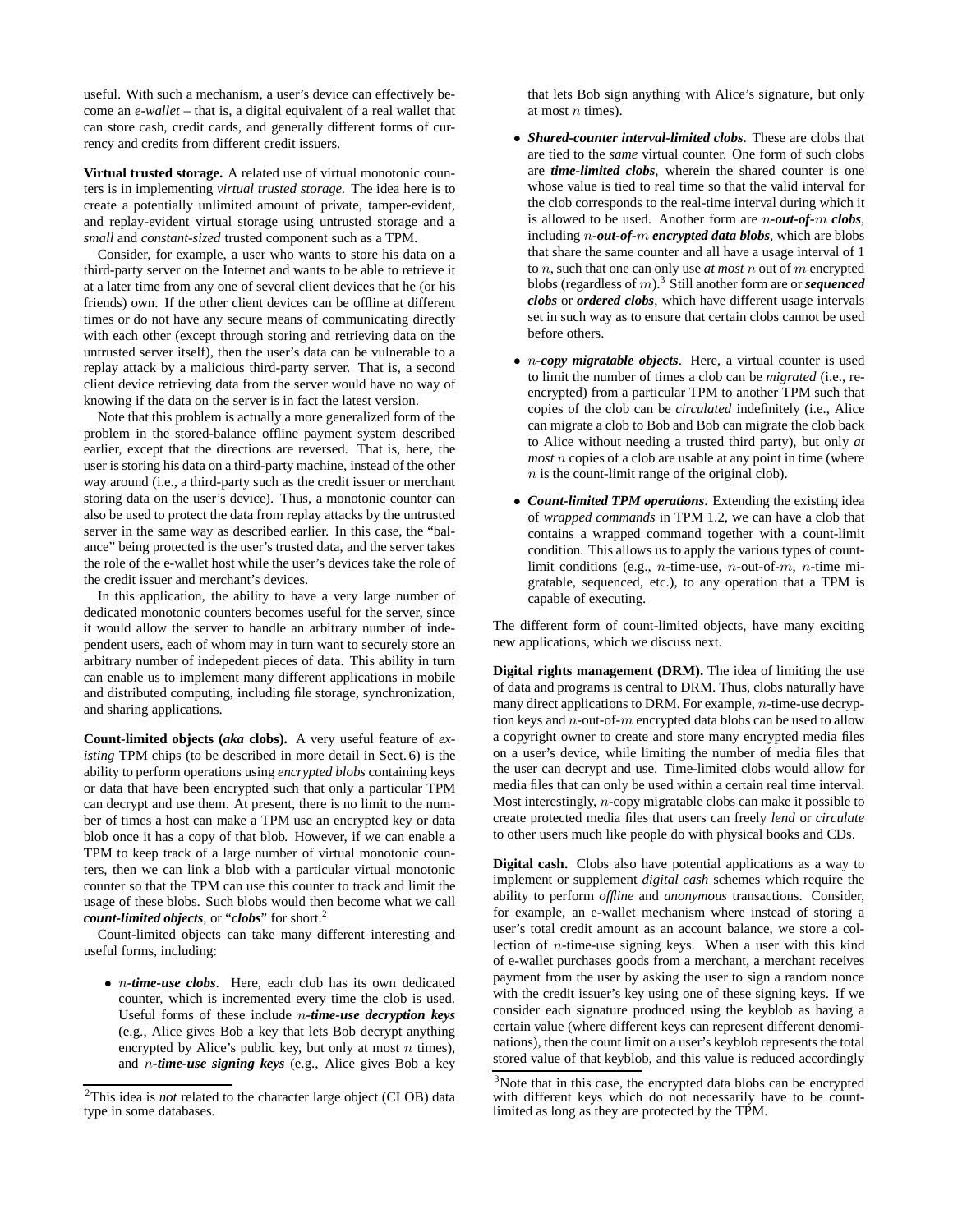every time the keyblob is used. This scheme is more secure than the stored-balance scheme described earlier because it does not require merchant's devices to know the credit issuer's private key. Moreover, another advantage of this scheme is that it preserves the user's *anonymity*. This is because the signed nonces that the user gives to the merchant are signed with the *credit issuer's* key, *not* the user's. Thus, at the end of the transaction, the merchant has proof that the transaction was valid, and can go to the credit issuer to exchange the signed nonce for real money, but neither the merchant nor the credit issuer has any information on who the user was.

Using  $n$ -copy migratable clobs, an even more interesting form of digital cash is possible. If a credit issuer, for example, creates a "digital coin" as a one-time migratable clob, then such a coin can be migrated from user to user an arbitrary number of times *without requiring contact with the credit issuer or a trusted third party*. This more closely corresponds to how real cash is used in the real world. If we assume that all users have TPMs and that all these TPMs are trusted and working properly, then transactions are both secure (i.e., at most one valid copy of a coin exists at any time), and anonymous (i.e., the identity of the previous holder of a coin need not be exposed in a transaction).

Finally, if we assume that TPMs *can* get compromised, then more complex schemes would be necessary, but are possible if we have count-limited TPM operations involving special types of signing or decryption. One possibility, for example, is to use Brands' scheme [3], wherein a trusted hardware device called an *observer* is used to produce a signature needed for a successful transaction. To prevent a user from double-spending his digital coins, the observer is trusted to only produce this signature at most once (i.e., for each coin, the observer stores a random number that is needed to produce the signature for that coin, and then erases it after using it once). However, even if the observer is compromised, the cryptographic property of the e-cash scheme itself is not compromised, and double-spending can still be detected (and the offender identified) eventually by the credit issuer. In our case, we can implement a digital coin as a one-time-use clob representing this special signature operation. This allows us to implement Brands' idea of an observer, but with the advantages that we can handle an aribtrary number of coins at the same time, and that we can do it using a *nondedicated* secure coprocessor (i.e., the TPM) that is not limited to e-cash, but can also be used for other applications.

**Itinerant computing.** Clobs would also be useful in *itinerant computing* applications. Here, a user's code runs *not* on the user's own machine, but on *other people's* machines, using resources on those machines as necessary, and then moving on to other machines (also belonging to other people) to continue the computation.

A traditional example of such itinerant computing applications are applications involving *mobile agents* that move from one host to another, executing code on behalf of its owner [7, 13, 17]. In such applications, clobs such as count-limited keys and commands can improve security by allowing a user's mobile agent to use the user's private keys as it executes on a host, while preventing the host from using these keys after the agent leaves, even if the host makes a copy of the mobile agent's code and wrapped keys. (In a way, this is a hardware-based alternative or supplement to Hohl's idea of time-limited blackbox security [13].)

Clobs also enable new forms of itinerant computing where the *the user himself* is itinerant. Suppose, for example, that a user is traveling and visiting different places where he needs to be able to run certain programs that require use of his private key, but suppose that he prefers not to bring his own computer with him as he travels (e.g., perhaps because airlines have banned passengers from

carrying-on electronic devices). In this case, if his host institutions have machines with a TPM, then the user can create clobs on his hosts' machines before his trip. (To prevent a clob from being used before the user arrives, a clob can include an encrypted authorization password like TPM wrapped keys do.) When the user gets to a host institution, he can use the clobs he has previously sent over to do his required computations. Then, when he is done, he makes sure to increment the clobs' counters beyond their usable range. (Or, if he has created migratable clobs, he can also migrate his clobs to his next host institution.) This way, even though the host can keep a copy of the clobs or even steal the authorization passwords from the user as he types using their keyboard, the host cannot use the clobs outside of the count-limit.

**Count-limited objects and virtual monotonic counters.** Many other applications of count-limited objects are possible. We emphasize, though, that the crucial feature that makes count-limited objects possible is the ability to keep track of a large number of virtual monotonic counters. This is because we need a different virtual counter value for each independent clob (or group of sharedcounter clobs). Having only one or a few monotonic counters, like the existing TPM currently has, is not good enough since it does not allow us to freely create counters when needed for a new clob.

# **3. VIRTUAL MONOTONIC COUNTERS**

Having given an appreciation of the many different applications of virtual monotonic counters, we present in this section a model and framework for how such virtual monotonic counters can be implemented and used in an actual system.

**Basic definition.** We model a *monotonic counter* as a mechanism (implemented in hardware or software or both), which stores a value and provides two commands to access this value: the Read command, which returns the current value, and the Increment command, which increments the current value according to a specified *increment method* and returns the new value of the counter. This mechanism must have the following properties: First, the value must be *non-volatile*. That is, it must not change or be lost unless explicitly incremented. Second, it must be *irreversible*. That is, once the value has been changed (by invoking Increment), there must be no command or series of commands that can make the counter assume any previous value that it has had in the past. And third, the monotonic counter must behave as if the Read and Increment commands were *atomic*. That is, if several commands are submitted to the counter at the same time, then the output of the counter must be as if the commands were executed one at a time in some sequential order.

In real-world applications, a monotonic counter would not be used alone, but as part of a system containing other hardware and software components. Thus, in addition to having the properties above, it must also be *trusted* and remain *secure* even if it or the components around it are exposed to both software-based and physical attacks by an adversary. This means that a monotonic counter must also satisfy the following security properties:

1. The counter should ideally be *tamper-resistant*, but must *at least* be *tamper-evident*. That is, it must be infeasible for an adversary to directly or indirectly cause the counter to behave incorrectly without at least being detected. In particular, an adversary must not be able to set the value of the counter arbitrarily, cause it to revert to a past value, cause it to generate false execution certificates (as defined below), or cause it to fail in any other way without being detected – even if the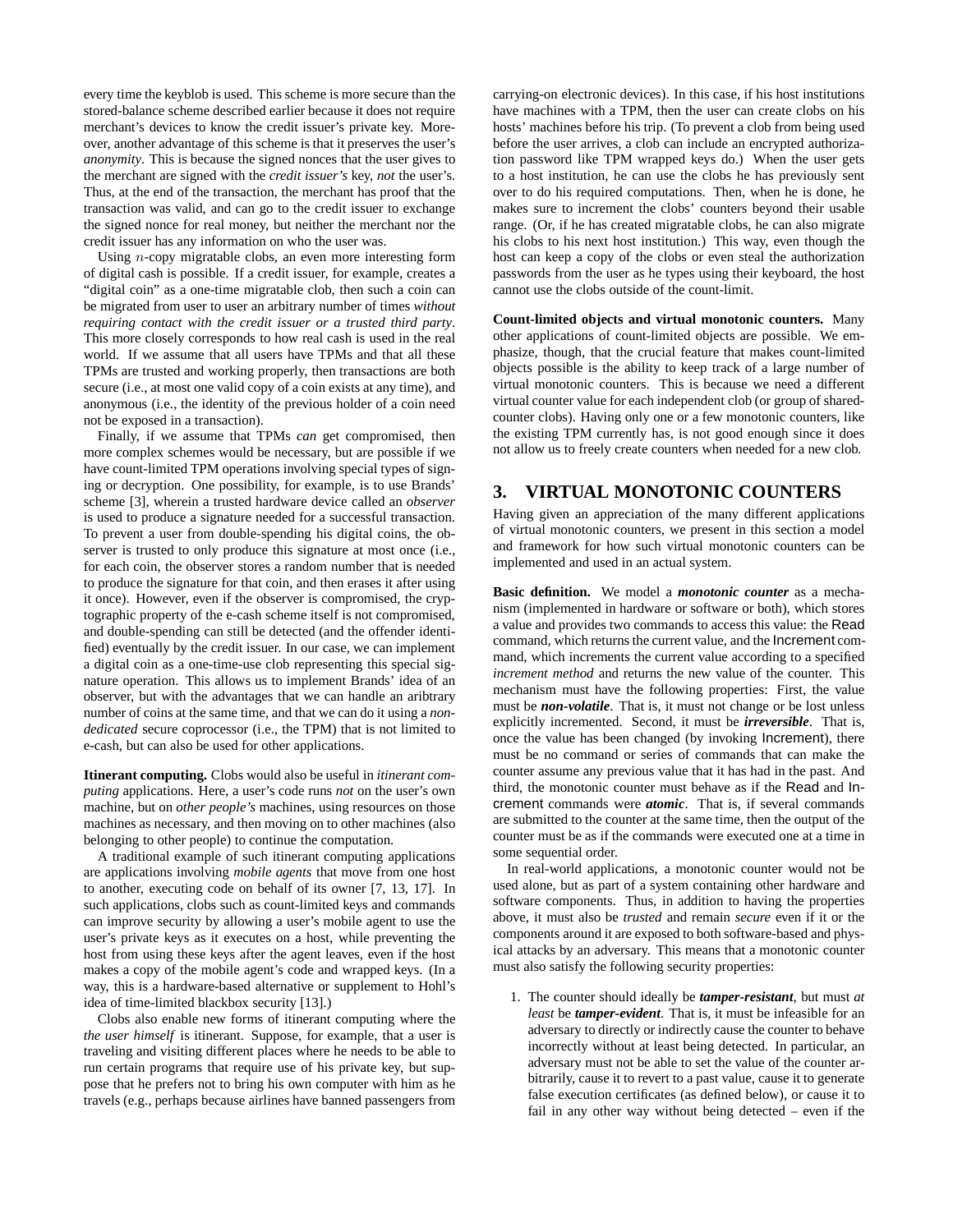adversary owns and has physical access to the hardware and software used to implement and use the counter.

- 2. In response to a command, the counter must produce a *verifiable* output message that certifies the output and the execution of that command. That is, if a user invokes a command  $cmd(t)$  on the counter at some real time t and then subsequently receives a corresponding output response message  $Out(t)$  from the counter, there must be a *verification algorithm* that the user can follow to check  $Out(t)$  and convince himself that the counter has in fact executed  $cmd(t)$ , and that  $Out(t)$  is indeed  $cmd(t)$ 's correct output. We call this verifiable output an *execution certificate*.
- 3. Valid execution certificates must be *unforgeable*. It must be infeasible for an adversary using any method (including using another counter, using a fake monotonic counter, or acting as a man-in-the-middle) to produce an acceptable execution certificate certifying an operation not actually executed by the counter.

**Attestation identity keys.** In a concrete implementation, the last two conditions above can be satisfied if we assume that the counter has at least one unique and protected public-private keypair that it can use for signing. In keeping with TPM terminology, we call this the counter's *attestation identity key* (AIK). The private key of the AIK is kept in secure non-volatile memory, and it must be impossible for an adversary to know this private key. The public key is certified by a trusted certificate authority (CA), and presented to users of the counter when needed to enable them to verify the counter's signatures.

Given such an AIK, the counter can be used as follows: First, the user of the counter generates a random nonce *nonce* and then sends it to the counter together with the Read or Increment command request. The counter returns an output message, which we call the *execution certificate* for the command, that includes the output of the command (i.e., the current or new value of the counter), the nonce, and a signature using the AIK over the output and the nonce together. The user can then verify this execution certificate by checking that the signature is valid according to that counter's public key (this protects against an adversary using another counter or a fake counter), and checking that the nonce included in the output message is the same as the nonce that the user gave (this protects against replay attacks by a man-in-the-middle adversary giving a copy of an older execution certificate).

**Virtual vs. physical monotonic counters.** As noted earlier, in order to implement the applications we would need to be able to keep track of a large number of monotonic counters. Although nonvolatile RAM (NVRAM) for general storage is rapidly growing cheaper today, *securing* large quantities of non-volatile RAM is still not easy to do. Thus, secure *and* low-cost hardware components such as the TPM are currently limited to having only small amounts of NVRAM. This problem motivates the idea of *virtual monotonic counters*, as opposed to the *physical monotonic counters* currently implemented in TPM 1.2. Here, the idea is to use a small *boundedsized* tamper-resistant hardware component together with ordinary *untrusted* memory and storage (which we assume to be effectively unbounded in size) to simulate a potentially unlimited number of independent "virtual" monotonic counters.

Of course, since virtual monotonic counters need to use untrusted memory, it is impossible to make virtual monotonic counters truly tamper-resistant like physical ones. As we will show, however, it *is* possible to implement virtual monotonic counters that are *tamperevident*. With such virtual counters, attempts to change the value of a counter might not be preventable, but would always be detected by the client. Thus, the worst things that an adversary can do are denial-of-service attacks, such as destroying a counter or dropping command requests. These attacks are still worth noting, but are much less dangerous than arbitrary tampering, since in many applications, it is in the adversary's interest *not* to destroy or slow down a counter. In an offline payment system for example, the adversary (i.e., the user) has no incentive to disable or slow down his monotonic counter because he cannot use his credits without it. (This situation is analogous to the real world where one always has the ability to destroy or throw away cash in one's wallet, but one does not gain anything by doing so, so one does not do it.)

**System model.** Figure 1 depicts our model of how virtual monotonic counters are used and implemented. Here, we have two interacting systems: the *host* and the *client*. The host contains the virtual monotonic counters and some application-specific functions and data, while the client runs an application program that needs to make use of the data, functions, and counters on the host.



**Figure 1: System Model for an application using virtual monotonic counters. The TPM is a passive secure coprocessor, and is the only trusted component in the host. An implementation scheme for virtual monotonic counters needs to define the shaded software components, given the TPM's functionality.**

The virtual monotonic counter mechanism (shown in Fig. 1 as the shaded box in the host) is a software component that simulates a potentially unlimited number of virtual monotonic counters using the host's untrusted memory and storage and the TPM (as will be described below). This mechanism is meant to be used by different clients to create and use monotonic counters as needed in their respective applications. The virtual monotonic counter mechanism must support the following functions:

- CreateNewCounter( Nonce ): Creates a new virtual monotonic counter and returns a *create certificate*, which contains the new counter's unique CounterID and the given nonce.
- ReadCounter( CounterID, Nonce ): Returns a *read certificate* containing the current value of the virtual counter specified by the given CounterID, together with the CounterID itself, and the given nonce.
- IncrementCounter( CounterID, Nonce ): Increments the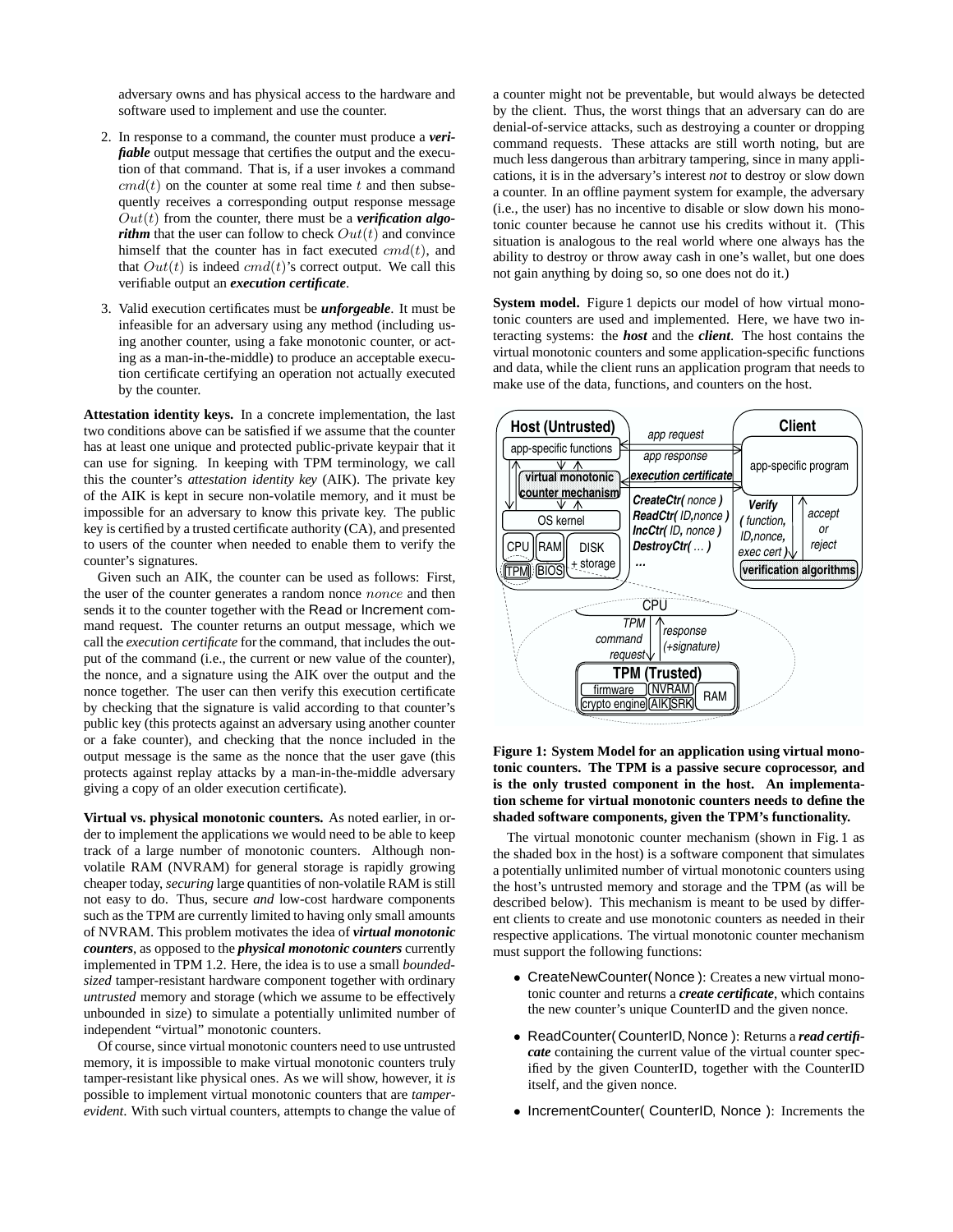specified virtual counter, and returns an *increment certificate* containing the *new* value of the virtual counter together with the CounterID and the given nonce.

• DestroyCounter( CounterID, Nonce ): Destroys the specified virtual counter (so that the same CounterID cannot be used again), and returns a *destroy certificate* containing the CounterID and the given nonce.

Note that output certificates of these functions are not necessarily single signed messages. In general, these certificates can be complex data structures (possibly containing multiple signatures) that are designed to be *verifiable* by the client through the use of a corresponding set of verification algorithms, which the client runs on his own machine (which he trusts). The verification algorithm takes the execution certificate and checks that it is valid for the same function, counter ID, and nonce that the client originally gave.

**Security model.** In our model, we assume that the virtual monotonic counter mechanism can be invoked remotely by an arbitrary number of independent client devices, each of which may create an arbitrary number of independent virtual monotonic counters. We define the *owner* of a virtual counter to be the owner of the client device that requested its creation. This owner may own several client devices, each of which may be used to access the virtual counter. We assume that independent owners do not trust each other, and generally do not share virtual counters. However, we assume that client devices of the same owner *generally* trust each other. Specifically, we allow different client devices of the same owner to run applications that depend on secret or private keys known only to the other devices of that owner. However, we assume that the client devices of an owner may be offline at different times or may have no other way of communicating with each other except indirectly through the counters they share. Thus, such client devices are *not* allowed to depend on the ability to share state information with each other except indirectly through the virtual monotonic counters themselves.

Given this model, our main security goal is to implement a virtual monotonic counter mechanism that is *at least tamper-evident from the owner's point-of-view*. That is, at worst, all the client devices of the owner of a virtual monotonic counter must always be able to detect any failure or erroneous behavior of the counter caused by an attack by the host or another owner. Ideally, however, we would also want to be able to detect tampering by compromised client devices of the same owner, whenever possible.

As shown in Fig. 1, we assume that *all* hardware and software components on the host, except for a Trusted Platform Module (TPM), are untrusted – i.e., possibly under the control of an adversary working against the client. This includes not only memory, disk, and all application software, but even the CPU, the BIOS, and the OS kernel. In particular, note that the software implementing the virtual monotonic counter mechanism itself is considered as open to being attacked and controlled by the adversary.

In this paper, we assume a TCG-type TPM chip. Abstractly, however, our techniques should work with any trusted coprocessor with similar functionality. The TPM is assumed to contain the following: (1) a cryptographic engine, (2) internal firmware for implementing a set of TPM commands that the host can invoke, (3) a small amount of trusted internal memory (both volatile and nonvolatile) that is not visible outside the TPM, and (4) a small number of protected keys usable only within the TPM, including at least an *attestation identity key* (AIK) for signing information generated by the TPM, and a *storage root key* (SRK) for encrypting and decrypting data. The AIK can be used to sign outputs of a TPM, and can thus provide certification that requested operations have been executed in the secure environment of the TPM. This is the crucial feature that would allow clients to verify the virtual monotonic counter mechanism's outputs. The SRK is a keypair whose private key is generated internally and never leaves the TPM. Its public key can be used by an external user or application to encrypt keys and other data that are meant to be decryptable and usable only inside the TPM. This key makes encrypted (wrapped) keys and data blobs possible, as described in Sect. 6. (For a good description of how all these TPM features work and are used, see [23].)

It is important to note here that the TPM is a *special-purpose* coprocessor. That is, it does not run arbitrary application software, but can only be used to execute a limited set of pre-defined commands as defined by the TPM specifications (see [30]). Furthermore, it is also a *passive* processor. That is, it cannot read or write directly into memory or other devices, and cannot do anything unless the CPU requests it. It also cannot prevent a CPU from submitting a request to it. It can return an error message in response to a CPU request, but only according to the pre-specified definition of the requested TPM command. The challenge, therefore, is how to be able to use the TPM in the host to implement a tamper-evident virtual monotonic counter mechanism without relying on any other trusted hardware or software on the host. This is what we will show in the following two sections.

# **4. LOG-BASED SCHEME**

Since the TPM was not explicitly designed to support virtual monotonic counters without needing a trusted OS, it is impossible (to our knowledge) to use a TPM 1.2 chip to directly implement unlimited *arithmetic* virtual monotonic counters, where the counter value is incremented by 1. We *can*, however, implement a weaker form of virtual monotonic counter which can be used directly in virtual trusted storage and stored-value applications.

**Implementation.** The idea here is to use one of the TPM's physical monotonic counters as a "*global clock*" where the current "time"  $t$  is defined as the value of the monotonic counter at a particular moment in real time. Given this global clock, we then define the value of a particular virtual counter as the value of the global clock at the last time that the virtual counter's Increment command was invoked. Note that this results in a *non-deterministic monotonic counter*, i.e., a counter that is irreversible, but whose future values are not predictable. Although such a virtual counter does not have all the advantages of an arithmetic counter, it can still be used in virtual trusted storage and stored-value applications as described in Sect. 2. This is because these applications only need to be able to tell if the value of a monotonic counter has changed from its previous value or not. It does not matter what the new value is, as long as it is different from any other value in the past.

We can implement the IncrementCounter function of the virtual monotonic counter mechanisms by using the TPM's built-in TPM IncrementCounter command (which increments the TPM's physical monotonic counter) inside an *exclusive and logged transport session*, using the AIK as the signing key and the hash of the counter ID and the client's nonce (i.e.,  $H(counterID||nonce)$ ) as the anti-replay nonce for the final TPM ReleaseTransport-Signed operation. This produces a signature over a data structure that includes the anti-replay nonce and a hash of the *transport session log*, which consists of the inputs, commands, and outputs encountered during the entire transport session. This signature can then be used together with the counter ID, the client's nonce, and the transport session log, to construct the *increment certificate* which the client can verify. Note that by making this transport ses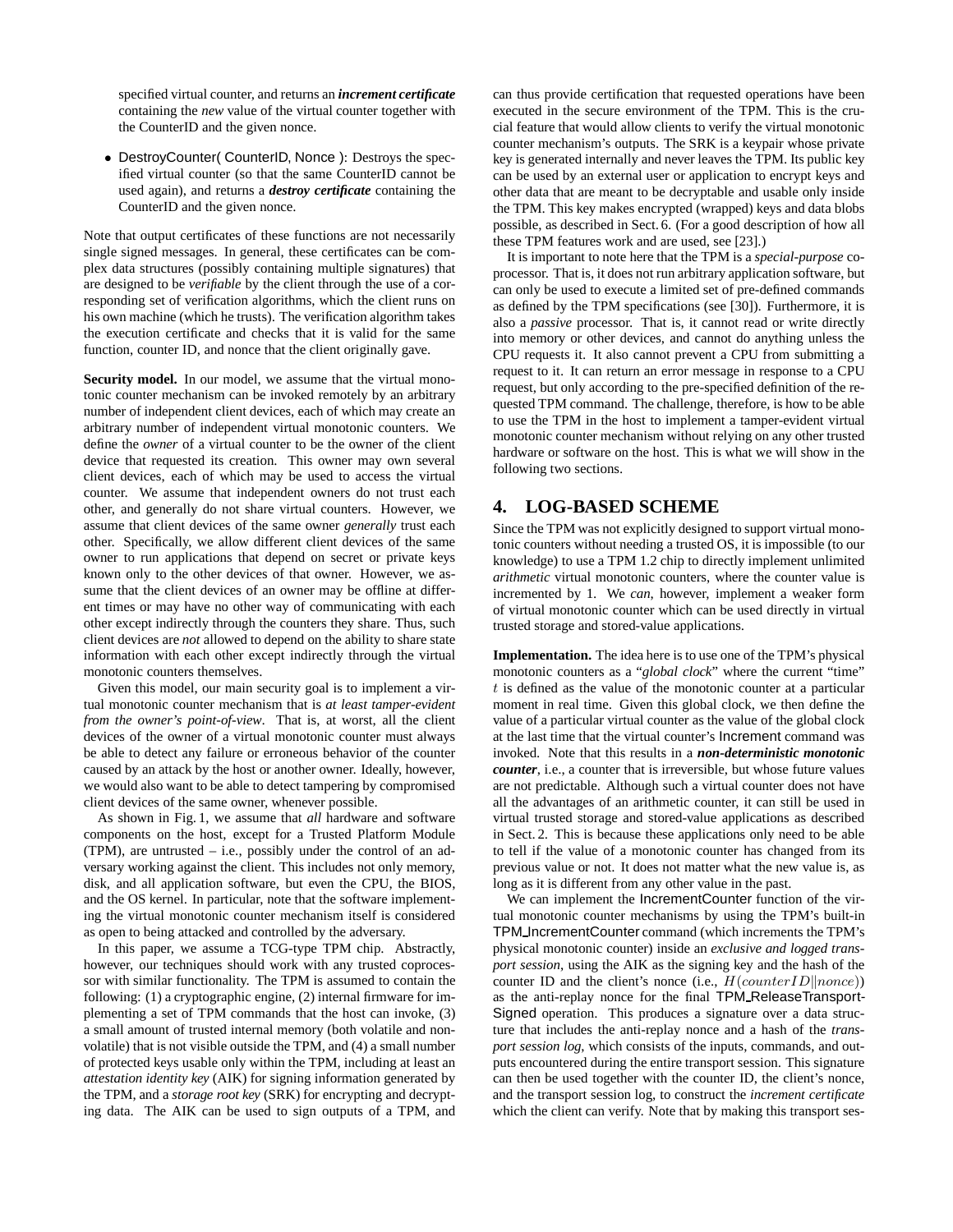sion *exclusive*, we ensure that the TPM will not allow other exclusive transport sessions to successfully execute at the same time. This ensures the *atomicity* of the increment operation.

The verification algorithm for such an increment certificate is as follows: First, the client checks that  $counterID$  and nonce are the same as what it gave to the host. If they are, the client then computes  $H$ (*counterID*||nonce) and uses this hash together with the transport log, the signed output, and the certified public key of the TPM's AIK to verify the certificate. Finally, if the certificate verifies as valid, the client gets the *virtual* counter's value as the *physical* counter's value, which is included in the log of inputs and outputs given by the host as part of the certificate.

The more challenging problem in this scheme is that of implementing ReadCounter. We begin by having the host keep an array of the *latest* increment certificates for each virtual counter in its memory and disk storage, and return the appropriate one upon a client's request (since by definition, the global clock value at the time of the latest increment is the value of the counter). This is not enough, however, since a malicious or compromised host can easily reverse a particular counter by replacing its latest certificate with an older certificate for the same counter. Thus, an extra mechanism is needed to protect against this replay attack.

Our solution is as follows: On a ReadCounter request from a client, the host first reads the global clock by issuing a TPM's builtin TPM ReadCounter command in an exclusive logged transport session. This produces a *current time certificate*, analogous to the increment certificate produced by using the TPM Increment-Counter command. Then, the host gets the latest increment certificate for the client's desired counter from the array described above. Finally, it gets *all* the increment certificates it has generated (regardless of counter ID) from the time of the client's latest certificate to the current time. The *read certificate* for the ReadCounter command is then composed as a list, or *log*, of all these certificates, plus the current time certificate.

The verification algorithm for such a read certificate is as follows: First, the client checks the current time certificate. Then, starting from the increment certificate for its desired CounterID, it goes through the log making sure that: (1) there is a valid increment certificate for each global time value until the current time, and (2) *none* of the increment certificates are for the desired CounterID, except for the first one. If this verification algorithm succeeds, then the client is convinced that the first increment certificate indeed corresponds to the latest increment operation on that virtual counter. The value of the counter is then read as the value of the global counter included in that certificate.

**Security.** This scheme is provably secure if we assume that the TPM is trusted and cannot be compromised. One security issue, however, is that of a *fake* increment. That is, the host can pretend that it received an increment command from the client, even when it did not. The host cannot reverse the virtual counter in this way, but can make the counter go forward without the owner of the virtual counter wanting it.

In many applications, this is not a major concern because it would be to the host's disdvantage if it increments the counter without the client requesting it. For example, in the stored-value offline payment application described in Sect. 2, if the adversary (the user) performs a fake increment, he still cannot replay old stored values of an account balance, and would in fact lose his ability to use his latest available balance at all, since its signed counter value will not match the new counter value.

Nevertheless, if protection against fake increments is desired, then there are at least two solutions. One solution is to require client devices that request increment operations to send a *confirmation certificate* after verifying the increment certificate it receives. The confirmation certificate includes a signature of the incremented counter value generated using the client's secret key, so that it would be impossible for the host to generate fake confirmations. Then, when a read request for a counter is made at a later time, the host includes the confirmation certificate of the counter's latest increment as part of the read certificate. This allows a client to verify that the latest update was not a fake one. If a client receives a valid increment certificate but does not receive a valid confirmation, then it can suspect the host of executing a fake increment. Another solution is to use a nonce specially constructed and signed by the client as detailed in [25]. The advantage of this scheme is that it is more robust against network failures since there is no danger of a confirmation being lost between the client and the host.

Another possible problem worth noting is what happens if power to the host fails some time after the TPM IncrementCounter but before the host is able to save the increment certificate to disk. If this happens, then the host will not have a valid execution certificate for the increment operation, and will have a gap in the log. This problem *cannot* be used for a replay attack because clients will still be able to at least detect the gap during the read counter operation. However, it does make all counters before the power failure untrustable (because client devices would not have proof that these counters were *not* incremented during the time slot of the gap). This problem cannot easily be avoided because of the limitations of existing TPMs, and is one disadvantage of the log-based scheme compared to our proposed hash tree-based scheme in Sect. 5. Note, however, that recovery of a counter's value is still possible if *all* the client devices of the counter's owner are able to communicate together and agree on the last valid value of the counter. Then, they can perform a special increment operation after the gap, and sign a special confirmation together indicating the correct value of the counter after the gap.

Finally, note that the functions CreateCounter and Destroy-Counter can be implemented like IncrementCounter with a special confirmation or special nonce to indicate a creation or destruction event for the desired counter ID. However, since the TPM does not check the nonce given to the TPMIncrementCounter operation, there is nothing actually stopping a client device, in collusion with the host, from incrementing a virtual counter which has not been created or which has already been destroyed (thus generating a new increment certificate). Thus, the usefulness of the create and destroy functions are limited when using the log-based scheme (unless we can assume that the client devices are trusted and never misbehave).

**Performance.** The log-based scheme is relevant because it is implementable using *existing* TPM 1.2 chips, and it is usable in virtual trusted storage and stored value applications. This means that we can implement such applications using existing hardware today. Performance-wise, however, the log-based scheme has a significant drawback: if a virtual counter  $C$  is not incremented while other counters are incremented many times, then the read certificate for C would need to include the log of *all* increments of *all* counters (not just  $C$ ) since the last increment of  $C$ . The length of this log is *unbounded* in time and can easily grow very large.

In some applications – either where there are only a few counters (e.g., a small e-wallet), or all counters are incremented frequently, this may be acceptable since the log would not get very long. It is also possible to do *adaptive time-multiplexing* as described in [25]. This reduces the size of the log required for verification when reading. However, it still results in potentially unbounded and long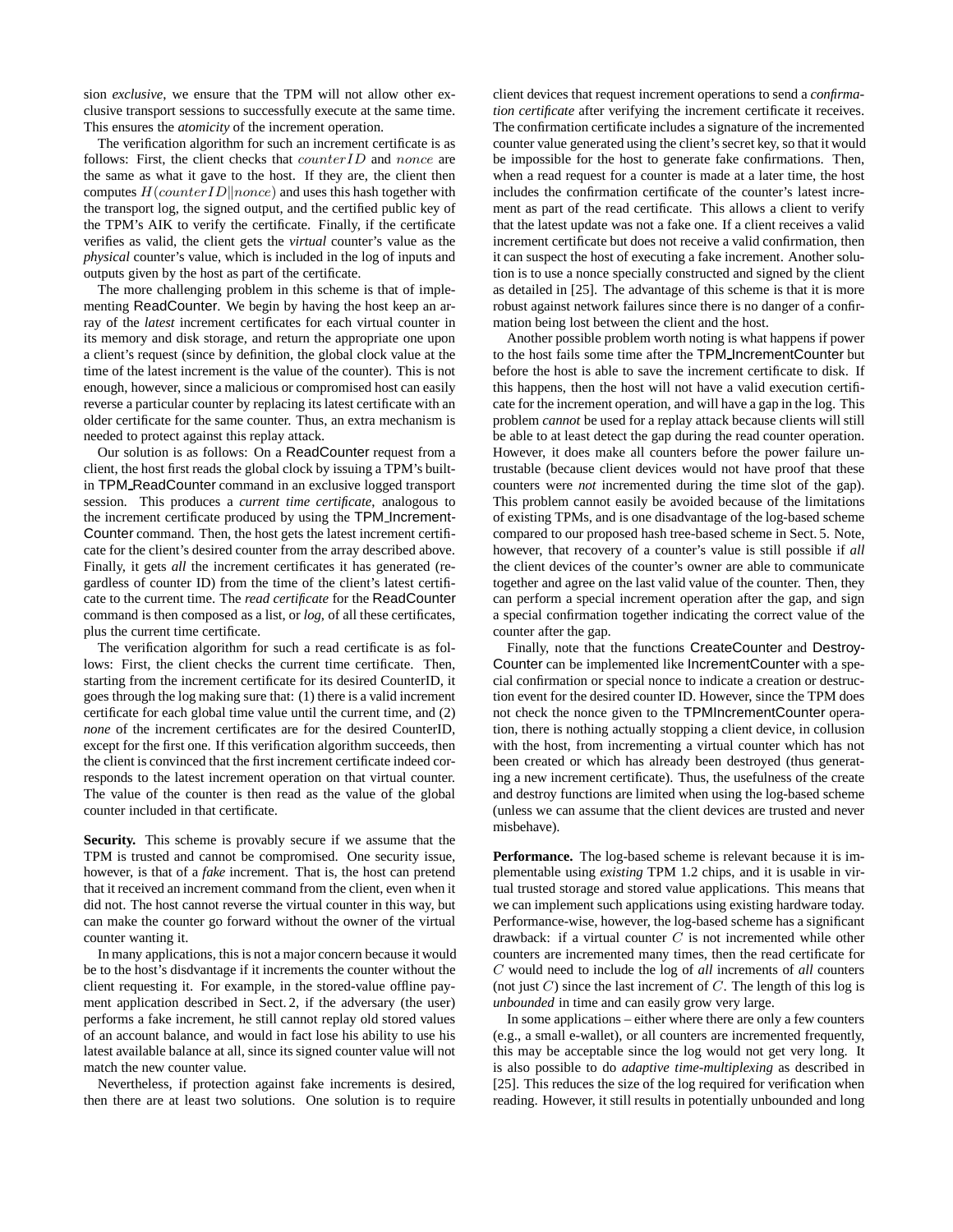*waiting* times for increments. Another disadvantage of this scheme is that it cannot currently be used to implement count-limited objects because these require arithmetic counters and require modifications to the TPM that allow it to prevent signing and decryption operations based on the value of a virtual monotonic counter.

# **5. HASH TREE-BASED SCHEME**

If we can add new commands to the TPM, then a better solution is possible which not only has a bounded (and small) computation, communication, and latency cost for virtual counter operations, but which also enables us to implement *arithmetic virtual monotonic counters* and the idea of *count-limited objects* described in Sect. 2. In this section, we present a basic version of this solution consisting of a new TPM command, TPM ExecuteHashTree, and some minor changes to existing TPM commands. We discuss the implementation of count-limited objects in Sect. 6.

**Merkle Hash Trees.** Our solution is based on the idea of a *Merkle hash tree*, a well-known technique for efficiently checking the integrity of a large number of data objects [19]. In a Merkle hash tree (such as the one shown in the middle of Fig. 2), a leaf node is created for each data object, and contains a collision-free *hash* of the object's contents. Then, a binary tree is formed, where the value of an internal node is the hash of the concatenation of its left and right children. The root of this tree, called the *root hash* is then itself a collision-free hash for the entire set of data objects, and is guaranteed to change if *any* of the data objects change.

The advantage of using a Merkle tree over other ways of producing a collision-free hash over a large data set is that once the tree has been initialized, it only takes  $O(logN)$  steps to update the root hash whenever there is a change in one of the  $N$  data objects. Specifically, whenever a piece of data is changed, we go up the hash tree along the path from the changed leaf node to the root. At each step, the new value of a node is hashed with its sibling in order to produce the new value of its parent, and this process is repeated until the root hash itself is updated. Verifying the integrity and freshness of a data object also only takes  $O(logN)$  steps. Here, we take the *current* version of the data object in question, and compute a root hash in the same way as above. The computed root hash can then be compared with a saved value of the latest root hash known to the verifier to determine if the given version of the data object is in fact the latest version of that object.

In the context of secure and trusted computing, Merkle trees have been proposed as an efficient way of protecting the integrity and freshness of a large (practically unbounded) amount of data stored in untrusted memory using a much smaller *bounded-sized* trusted component. The idea here is to require all *legitimate* read and update requests for the data objects to go through a *trusted component* which maintains a hash tree and uses it to verify the integrity of the data before proceeding. It can be shown that as long as the root hash is kept in persistent trusted memory, then it is possible to achieve tamper-evident operation, even if hash tree nodes themselves are stored in untrusted memory. This is because the use of collision-free hash functions means that even if the adversary can illegitimately change the data objects or any of the nodes in the tree, it would be computationally infeasible for him to produce a combination of these corresponding to a *different* set of leaf node values but hashing to the *same* root hash node.

In previous work, different forms of such a trusted component have been proposed and used. (The reader is referred to the papers cited here for alternative explanations of how Merkle hash trees work.) Applications involving *authenticated dictionaries* [21] and trusted databases [18] have been proposed that use a trusted com-



**Figure 2: Hash tree-based scheme data structures and example. The counter blobs (squares) and hash nodes (circles) are all stored in the host's memory. To read or update counter** c1101**, the host sends the TPM the command shown. Dashed circles show the inputs given to the TPM. The shaded internal tree nodes are computed internally by the TPM given these inputs. Arrows show the flow of computation inside the TPM.**

puter running trusted software to authenticate data stored in storage that is accessible to other untrusted computers. The AEGIS project [27] proposes a *secure CPU* which ensures privacy by encrypting any data it stores in main memory, and decrypting it internally. To protect itself against replay attacks on its externally stored data, the AEGIS processor uses a Merkle tree with the root hash stored in trusted memory inside the secure CPU. In other recent work, hash trees have also been proposed as way of protecting the data integrity and freshness in a system with a TPM and the Nexus trusted OS [31, 26]. In this case, as in the case of Microsoft's scheme for virtual monotonic counters cited in Sect. 1, the trusted component is a trusted OS loaded through a secure boot process, and requires not only a TPM, but also a trusted BIOS, and certain security features in the main CPU and hardware of the system.

Our new scheme borrows the idea of using Merkle trees from these previous works, but takes it further by allowing the trusted component to be a simple and *passive* coprocessor like the TPM, instead of a more complex and *active* one, such as a main CPU like AEGIS, or a trusted OS like NGSCB or Nexus.

**TPM Implementation.** Figure 2 presents the basic version of our scheme, which uses a new TPM command, TPM ExecuteHash-Tree, shown in Fig. 3. In this scheme, the data objects being protected by the Merkle tree are a set of *counter blobs*, each representing an independent virtual monotonic counter. Aside from containing the actual value of the counter  $(countValue)$ , each counter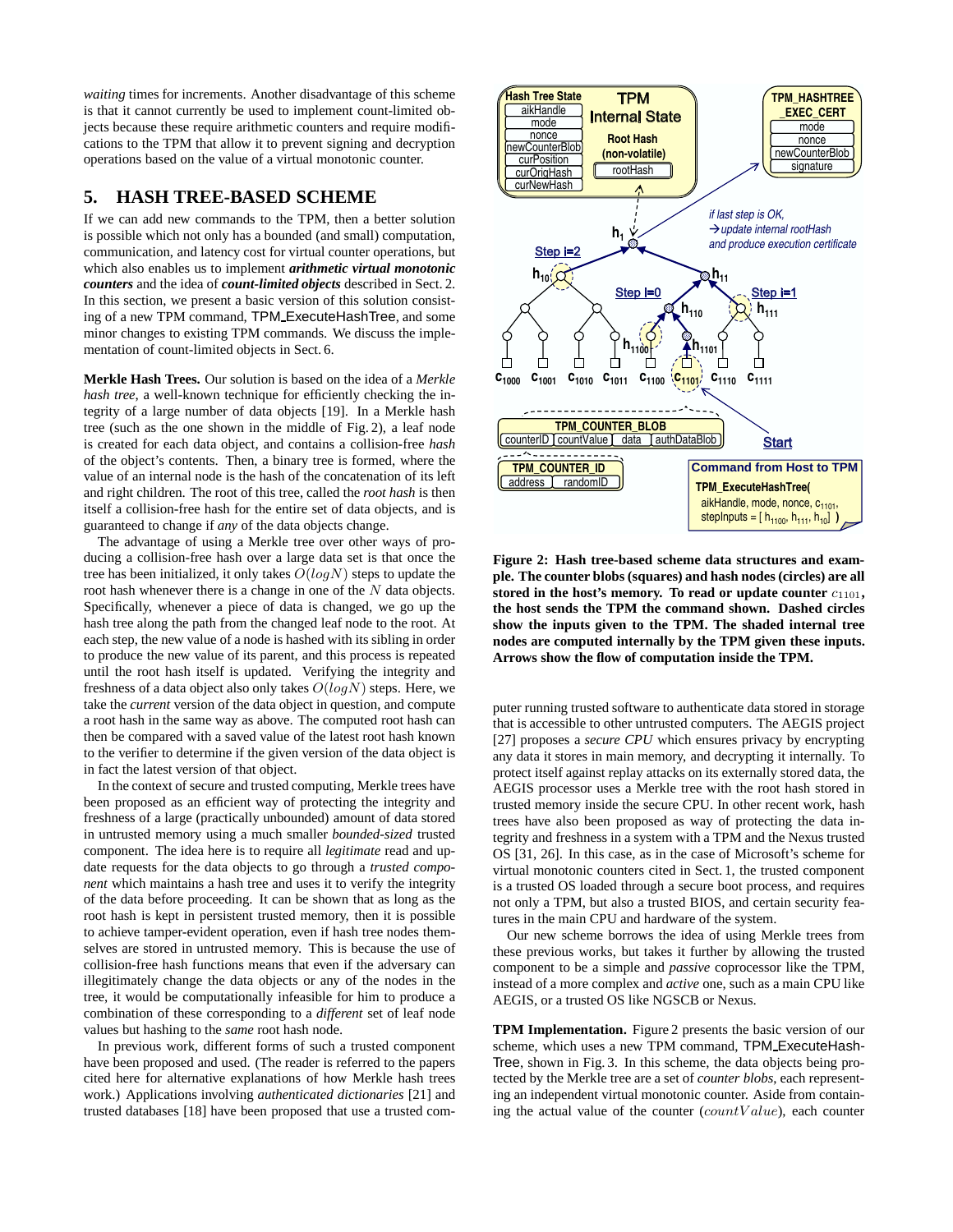**Command:** TPM\_ExecuteHashTree

| Inputs: | int aikHandle, byte mode                               |
|---------|--------------------------------------------------------|
|         | TPM COUNTER BLOB counterBlob                           |
|         | TPM NONCE nonce                                        |
|         | TPM DIGEST stepInputs[]                                |
|         | (optional) byte <sup>[]</sup> <i>command</i>           |
|         | Outputs: If successful, returns TPM_HASHTREE EXEC CERT |
|         |                                                        |

(or output of *command*) Else returns error code

#### **Actions:**

- 1. Check authorizations for the AIK, for *counterBlob*, and for *command* and ABORT on failure (i.e., return error code and clear *hts*)
- 2. Check *mode* and ABORT if illegal
- 3. Check *counterBlob*.*counterID*.*address* and ABORT if illegal
- 4. *HASHTREE\_START* routine:
	- Initialize the Hash Tree State
		- a. Create a new TPM\_COUNTER\_BLOB, *newCounterBlob*
			- i. Copy *all* fields of *counterBlob* to *newCounterBlob*
				- ii. if *mode* is INCREMENT then
					- (1) *newCounterBlob*.*countValue*
						- = *counterBlob*.*countValue* + 1
					- (2) *newCounterBlob*.*data* = *nonce*
				- iii. else if *mode* is CREATE then
					- (1) *newCounterBlob*.*counterID*.*randomID*
						- = new random number
						- (2) *newCounterBlob*.*countValue* = 0
						- (3) *newCounterBlob*.*data* = *nonce*
				- (4) *counterBlob* = null *// old blob should have been null*
		- b. Setup TPM's internal Hash Tree State for leaf node
			- i. Let *hts* be the TPM's internal Hash Tree State
			- ii. Set *hts*.*aikHandle* = *aikHandle*
			- iii. Set *hts*.*mode* = *mode*
			- iv. Set *hts*.*nonce* = *nonce*
			- v. Set *hts*.*newCounterBlob* = *newCounterBlob*
			- vi. Set *hts*.*curPosition* = *newCounterBlob*.*counterID*.*address*
			- vii. Compute *hts*.*curOrigHash* = Hash( *counterBlob* )
			- viii. Compute *hts*.*curNewHash* = Hash ( *newCounterBlob* ) ix. if *mode* is equal to RESET then
			- *hts*.*curNewHash* = *KnownNullHashes[height of position]*
			- x. *hts*.*command* = *command*
- Notes:
- 1. *mode* can be READ, INCREMENT, CREATE, or RESET. EXECUTE is an option bit which can be OR'd into *mode* (usually with INCREMENT or READ).
- 2. EXECUTE can be used with or without *command*. If used without *command*, *hts* is remembered so it can be checked by the *immediately* following command given to the TPM
- *5. HASHTREE\_STEP* loop:
	- FOR each *i* = 0 TO *stepInputs*.*length* DO
	- a. *siblingHash* = *stepInputs*[*i*]
	- b. *isRight* = *hts*.*curPosition* & 1 // *(i.e., get lowest bit)*
	- c. // *Set hts "current" state to refer to parent* if (*isRight* is 0) then *hts*.*curOrigHash* = Hash( *hts*.*curOrigHash* || *siblingHash* ) *hts.curNewHash* = Hash( *hts*.*curNewHash* || *siblingHash* ) else *hts.curOrigHash* = Hash( *siblingHash* || *hts*.*curOrigHash* )
		- *hts.curNewHash* = Hash( *siblingHash* || *hts*.*curNewHash* )
	- d. *hts*.*curPosition* = *hts*.*curPosition* >> 1 (right shift)
- 6. Check if computed original root hash is same as trusted root hash a. If ( *hts*.*curPosition* is not 1 )
	- then ABORT *// not enough stepInputs presented* b. If ( (*hts*.*curOrigHash* is NOT EQUAL to *TPM*.*rootHash* ) AND (mode is NOT EQUAL to RESET) )
	- then ABORT *// original values fed in were not correct*
- 7. Execute command according to *mode*
	- a. If ( *hts*.*mode* is INCREMENT ) OR ( *hts*.*mode* is CREATE ) OR ( *hts*.*mode* is RESET ) then *TPM*.*rootHash* = *hts*.*curNewHash*
	- b. If ( *hts*.*mode* does NOT have EXECUTE bit set)
		- OR ( *hts.command* is null ) then
		- i. Create new TPM\_HASHTREE\_EXEC\_CERT *execCert*
		- ii. *execCert*.*mode* = *hts*.*mode*
		- iii. *execCert*.*nonce* = *hts*.*nonce*
		- iv. *execCert*.*newCounterBlob* = *hts*.*newCounterBlob*
		- v. *execCert*.*signature*
			- = Sign( *hts*.*mode* || *hts*.*nonce* || *hts*.*newCounterBlob* ) using AIK specified by *hts*.*aikHandle*
		- vi. if ( *hts*.*mode* has EXECUTE bit set ) then remember *hts* for *immediately* following command else erase *hts*
		- vii. Return *execCert*
	- c. else *// i.e., hts*.*mode* has EXECUTE and *hts.command* is not null i. Get count-limit condition pertaining to *hts*.*command*
		- ii. Compare *mode* and *counterID* in count-limit condition with those in *hts*, and ABORT on failure
		- iii. If *hts*.*newCounterBlob*.*countValue* is within the valid range in count-limit condition then execute *hts*.*command* and return result, else ABORT
- 3. For READ and INCREMENT, input counterBlob should have the current counter value. For CREATE, input counterBlob contains address and encrypted authDataBlob from owner/creator. For RESET, input counterBlob should have address of node or subtree to be reset, and encrypted authDataBlob with TPM owner authorization.

### **Figure 3: The TPM ExecuteHashTree command pseudocode.**

blob also contains a *counter ID*, an arbitrary *data* field, and an encrypted data blob for authentication information, *authDataBlob*. The counter ID is composed of an *address* field, and a *randomID* field. The address contains the position of the counter blob in the tree, expressed as a "1" followed by the binary representation of the path from the root to the counter blob, while the *randomID* field contains a random number generated by the TPM at the creation of the virtual monotonic counter. The use of the random ID field here allows the address of a virtual counter that has been destroyed to be reused without compromising any clients who depend on the old counter at the same address. The arbitrary *data* field is not strictly necessary for basic functionality, but is used to make certain applications possible. In our current implementation, we simply use this field to store the nonce given by the client. Finally, the encrypted *authDataBlob* field is analogous to the authorization data fields in key blobs in the TPM. It specifies a secret that a caller to the TPM would be required to demonstrate knowledge of, through the TPM's OSAP or OIAP authorization protocols, before the TPM

would allow any operation involving this counter blob to proceed. A client can use this authorization mechanism to prevent the host from performing fake increments. (Note that the TPM's OSAP and OIAP protocols work without exposing the authorization secret in the clear between the TPM and the caller. Thus, it is possible for the host to act as a man-in-the-middle between the client and the TPM without learning the secret.) Confirmations or speciallyconstructed nonces, as discussed in Sect. 4, can also be used instead of or in addition to this authorization mechanism.

In the beginning, before any virtual counters are created, all the counter blobs are assumed to have a special null value (i.e., allzeros), and both the TPM and the host assume a hash tree computed from such null values. Since such a tree is symmetric, the hashes corresponding to internal nodes at the same depth are equal to one another. Thus, we can pre-compute all of the nodes of the tree by pre-computing a set of log2N distinct *null hashes*, one for each level, given a maximum number of virtual counters N. The value of the highest-level hash is used as the initial value of the root hash.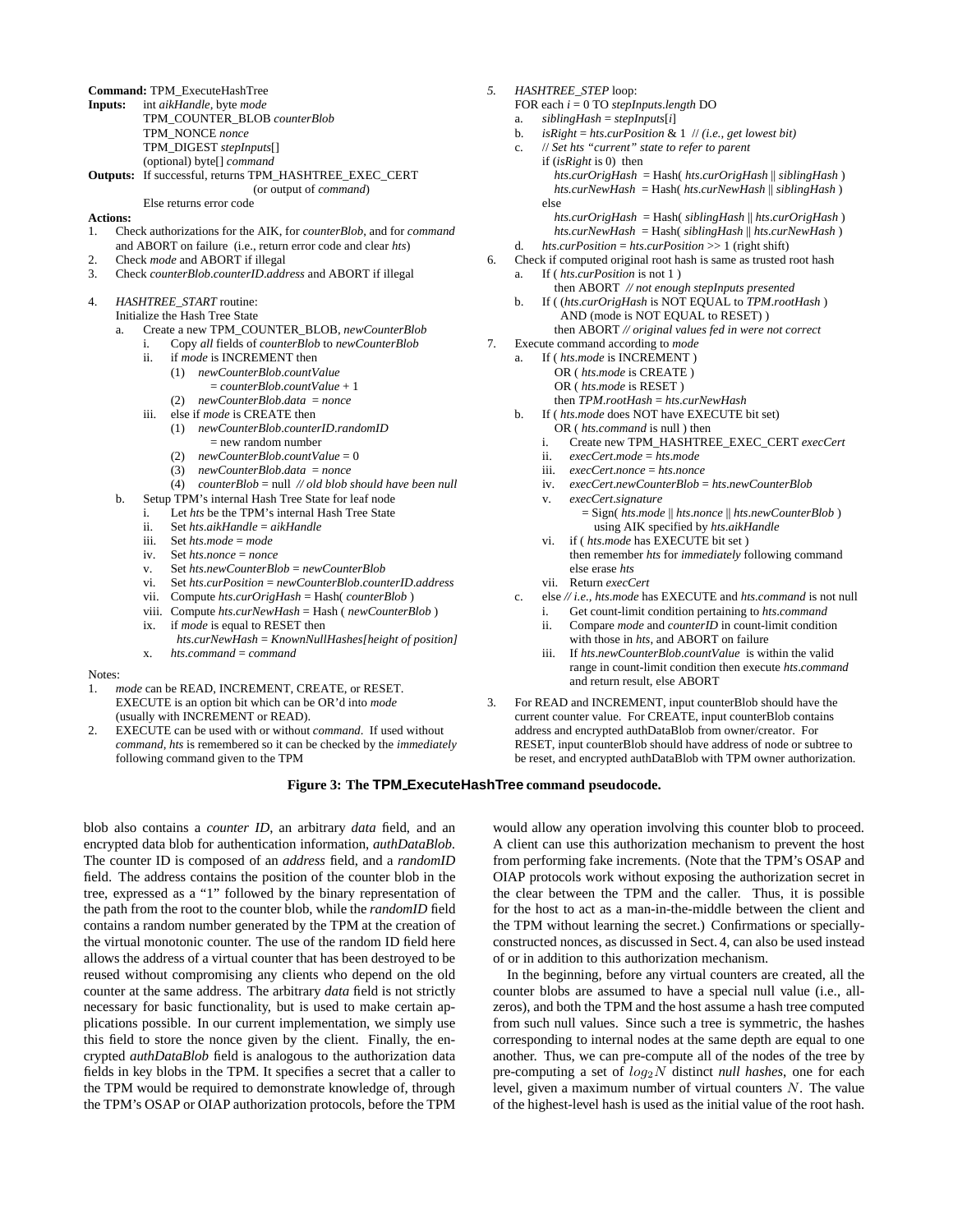The pre-computed values of all the null hashes are also kept by both the TPM and the host for reference. The host can use these constants when it needs to produce a hash for an unused or reset subtree. The TPM can store these constants in internal ROM (or hardwired circuitry) and use them when resetting subtrees in the tree (at the request of the host) as is done in line 4b.ix of Fig. 3.

Starting from this null state, the host then responds to each legitimate create, read, increment, and destroy request from a client by invoking the TPM ExecuteHashTree command, shown in pseudocode in Fig.  $3<sup>4</sup>$ . This command takes in an AIK handle, a mode parameter to specify the desired operation, a nonce, and the *current* counter blob corresponding to the desired virtual counter (or an empty counter blob with only the *address* field and encrypted authorization blob, when creating a new counter or resetting a counter or subtree). It also takes a list, stepInputs, corresponding to the hashes of the siblings of the leaf's ancestors along the path to the root. (An example is shown in Fig. 2.) These are provided by the host from the host's copy in untrusted memory. Given these input parameters, the TPM computes the root hash corresponding to the current counter blob. For create, increment, and reset operations, the TPM also generates an *updated* counter blob  $(newCounterBlob)$  and computes the corresponding root hash for it. If the root hash computed using the *current* (original) counter blob matches the TPM's internal copy of the root hash, then the TPM replaces the internal copy with the *new* computed root hash, and generates an execution certificate signed by the specified AIK. This execution certificate can then be passed by the host to the client, which can then verify it by checking the counter ID, nonce, and mode in it, and verifying the signature from the AIK.

Whenever an update is made to any of the counter blobs, the host also updates the corresponding hash tree nodes in its own untrusted memory. Note that the TPM only needs to produce the final execution certificate, and does not need to output the intermediate values in the hash tree. This is because the host can easily compute these values by itself given the new counter blob. Also note that the host need not store counter blobs or hash tree nodes in subtrees with no virtual counters, since the hash values of these are pre-computed as discussed above. Thus, even if a host may logically have a tree containing billions of virtual counters, it only needs memory proportional to the number of active virtual counters. And, significantly, the TPM only needs a small *constant* amount of memory, namely, non-volatile memory for the root hash, and a constant amount of volatile memory for the hash tree state used during the execution of the algorithm.

We assume that TPM ExecuteHashTree, like other TPM commands, is an atomic operation. That is, we assume that the TPM will not allow other TPM commands to be invoked while TPM ExecuteHashTree is still executing. This satisfies the atomicity requirement for our virtual monotonic counter functions since such functions are implemented here directly as a single call to TPM ExecuteHashTree.

Also note that if there is a power loss during an increment operation before the host is able to get the execution certificate from the TPM or return it to the client, then the host can simply return an error code to the client. The client can then issue a Read-Counter request to check whether the counter has actually been incremented or not. (The client, not the host, needs to do this because authorization may be needed.) In this case, the host performs

the ReadCounter operation using a *new* counter blob derived from the old blob by incrementing the count value, and feeds this to TPM ExecuteHashTree. If the operation succeeds, then the host and client know that the counter has been incremented, otherwise, the client simply reissues the IncrementCounter command. (Note that this assumes that a power loss while TPM ExecuteHashTree is executing results in either the root hash being untouched or being updated to its new correct value, but not an indeterminate value. This is actually not guaranteed by the current TPM 1.2 specifications for NVRAM in general, but is possible to guarantee with very high probability given extra internal hardware in the TPM.)

**Variants.** Variants of this instruction are possible. One variant is to split TPM ExecuteHashTree into two commands: a *start* command, which the TPM calls at the beginning with the AIK handle, mode, nonce, and original counter blob, and a *step* command, which takes a single step input (sibling hash) and is called for each successive step up the tree. The start command would essentially correspond to lines 1 to 4 of Fig. 3 and the step command would correspond to one iteration of the loop in line 5, and then lines 6 and 7 when the position reaches the root. (Atomicity can be preserved by treating the start-step sequence like an exclusive transport session.) This has the advantage that it only requires the TPM to hold a very small of amount data in secure volatile memory at a time, and can be useful if the input buffer or the internal volatile memory are small. Another variant would be to modify the hash tree data structure such that counter blobs are contained in internal hash tree nodes as well, and not just the leaves. Combined with the start-step variant described above, this variation makes it possible to have *dynamically growing hash trees* that enable us to support a *truly unbounded* number of virtual counters.

We note, however, that even if we assume a tree of depth of 32, supporting  $2^{32}$  virtual monotonic counters, the step Input array (which forms the bulk of the input data) only amounts to 32 hash values of 20 bytes each, or 640 bytes total. This is still considerably smaller than the 4K byte input buffer that present-day TPMs already have. Thus, we expect that the TPM ExecuteHashTree command as we have defined it will be a practical solution for actual TPMs.

Other variants are also possible, such as allowing for multiple independent hash trees, and allowing for multiple increments of different counters to be done in one step (saving the time it takes to produce the final execution certificate signature). A general optimization technique worth noting that can be applied orthogonally to any variant scheme would be that of *caching* certain internal nodes. This would improve performance by allowing a TPM to stop checking the hashes as soon as it reaches a cached node in its internal secure volatile memory. This technique was originally proposed in [11] in the context of memory integrity checking schemes, and was used in AEGIS [27].

### **6. COUNT-LIMITED OBJECTS**

We can implement the idea of *count-limited objects* or *clobs* presented in Sect. 2 by combining our proposed new features for virtual monotonic counter features with existing features in the TPM for supporting encrypted keys and data blobs. In this section, we show how this can be done.

**Background: wrapped keys and encrypted data blobs.** One of the useful features of *existing* TPM chips today is the ability to sign or decrypt data using a *wrapped key* – i.e., a public-private keypair where the private key has been encrypted (by the TPM itself or by an external party) using a key protected by the TPM (e.g., the SRK

<sup>4</sup>We leave the name of this command general since it is possible to define other ways for using this command by simply defining new modes. This allows this command to potentially support other useful mechanisms as well in the future (e.g., non-monotonic virtual trusted storage, etc.)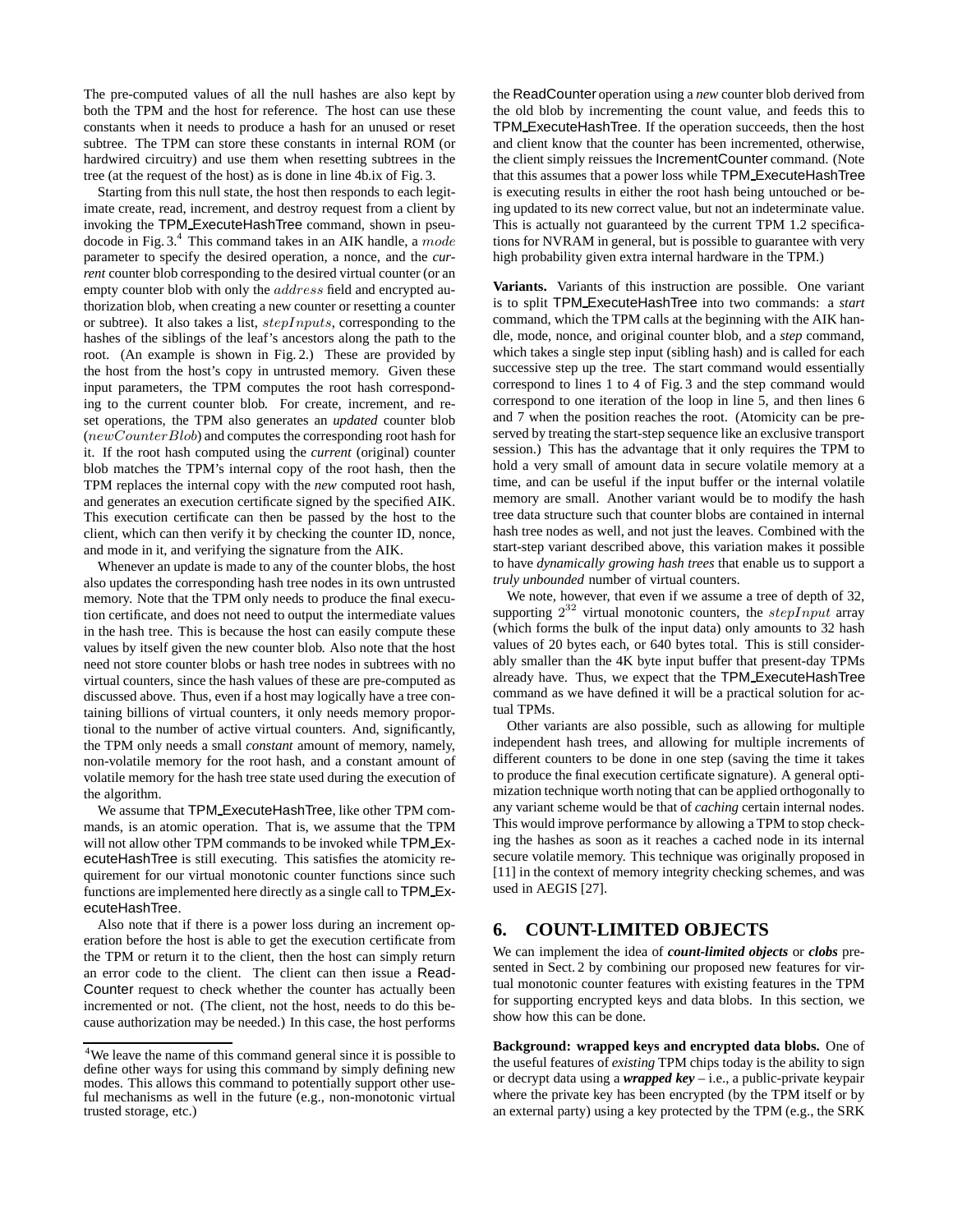mentioned in Sect. 3), such that it can only be decrypted and used internally by a particular TPM. There are several forms of such keys and many applications.

A *non-migratable key*, for example, is a wrapped key where the private key is generated internally by a TPM and encrypted using that TPM's unique key, so that it can only be used by that particular TPM. If one encrypts data using the public part of such a key, then the encrypted data can only be decrypted by the particular TPM with the private key. This allows one to tie data to a particular machine, such that, for example, if a data thief somehow copies the entire hard disk of a PC, the thief cannot decrypt the data without stealing the actual PC itself. This feature also has potential use in DRM since it can allow a media distributor, for example, to send protected media to a consumer such that the data can be decrypted only on the consumer's particular TPM-enabled device.

An *externally wrapped key* is another useful kind of wrapped key. Here, an external party, Alice, takes a public-private keypair that she owns (i.e., where the private key is known only to her) and creates a wrapped key for another party, Bob, by using the public key of the SRK of Bob's TPM. If Alice then gives the wrapped key to Bob, Bob can now use this key to sign data with Alice's signature (if it is a signing key), or to decrypt data encrypted with Alice's public key (if it is a decryption key). However, Bob can only do this on the machine with his particular TPM. If he tries to use the wrapped key on another machine, it will not work because the other machine would not be able to decrypt the private part of the wrapped key. Thus, for Alice, this is a kind of *key delegation* mechanism that gives the assurance that her delegated key (i.e., the wrapped key) can be used only on a specific machine (i.e., Bob's).

In addition to wrapped keys, the TPM also supports *encrypted data blobs*. There are two forms of these. *Bound* data blobs are blobs that have been encrypted using the public key of a wrapped key protected by a TPM. Such blobs can be created by anyone (without using a TPM), but can only be decrypted on a particular TPM using a particular wrapped key. *Sealed* data blobs are created using the TPM itself, and can only be *unsealed* by the same TPM *and* only if the values in the platform configuration registers (PCRs) of the TPM match the values specified in the  $seallnfo$ field of the data blob. Such blobs can be used to hold data that can only be decrypted while a certain trusted program (represented by the particular PCR values) is running.

Wrapped keys and sealed data blobs can also include an encrypted usage authorization secret. This adds an extra layer of security which ensures that a key or a blob can be used only if the caller knows its authorization secret. (As noted earlier, the TPM's OSAP and OIAP authorization protocols work without exposing the authorization secret in the clear, so it is possible for the host to act as a man-in-the-middle between the client and the TPM without learning the secret.) In addition, wrapped keys, like sealed data, can also be tied to PCR configurations such that they can only be used while running certain trusted software.

A wrapped key can also be a *migratable key*. Such a wrapped key includes a migration authorization secret encrypted in the blob together with the private key and the usage authorization secret. A migratable key wrapped for a source TPM A can be migrated to a destination TPM B by invoking a migration command on TPM A with the public key of TPM B and the migration authorization secret of the key. (Note that the TPM does not certify that the other TPM's public key is authentic, but relies on the assumption that the trusted party who knows the migration authorization secret trusts the public key of the other TPM.)

**Implementing count-limited objects.** Currently, there is no limit

to the number of times that a host can use a wrapped key or encrypted data blob as long as it has the correct TPM, and authorization secret. If the new mechanisms for virtual monotonic counters that we propose in Sect. 5 are included in a future version of the TPM, however, then these can be used to provide *count-limited* versions of the TPM's existing abilities to handle wrapped keys and encrypted data. This leads to the various forms of clobs described in Sect. 2.

To do this, we first modify the existing TPM data structures for wrapped keys and encrypted data blobs to include an optional *count-limit condition* field, containing the counter ID of a virtual monotonic counter plus, the mode and the range of counter values that are required for valid use of the key or data. At present, both the TPM KEY and TPM STOREDDATA structures for wrapped key blobs and sealed data blobs, respectively, already have a variablelength field for specifying a required PCR configuration, if desired. We propose to have the TPM allow a count-limit condition structure to be used in this field instead of, or in addition to, the PCR information. (Note that the count-limited condition, like the PCR information, is stored in unencrypted form to allow the host to know the condition. However, as done with wrapped keys and sealed data blobs in TPM 1.2, a hash of the unencrypted parts of the blob – including the condition – is included in the encrypted part of the blob. This prevents the host from altering the count-limit condition.) Correspondingly, the TPM LOADKEY command must be changed to include the count-limit condition information as part of the information loaded and kept in the TPM's memory so that it can be checked whenever the key is used. (Note that TPM LOADKEY need not do any checking itself, though.)

Second, we modify the TPM ExecuteHashTree command proposed earlier to allow for an EXECUTE option bit in the mode input parameter. If this bit is set, then the TPM will remember the final hash tree state  $(hts)$  of a successful TPM ExecuteHashTree execution such that it can be checked by the TPM command invoked *immediately after* it (and then erased afterwards). In typical use, we expect the EXECUTE bit to be used with the INCRE-MENT mode so that using a clob requires incrementing a counter. However, it may also be used with the READ mode to allow us to create clobs that do not require the counter to be incremented each time they are used. This allows for clobs that the host can use an unlimited number of times until *someone else* (e.g., the owner of the counter or another clob) increments the counter.

Finally, we modify the TPM Sign, TPM Unbind, and TPM Unseal commands to add a simple check when using keys or data blobs that have a count-limit condition field. Specifically, these commands must first check the count-limit condition field (if any) in the corresponding loaded key information or data blob and make sure that the  $counterID$  and  $mode$  in the TPM's hash tree state match the values in the count-limit condition, and that  $countValue$ is within the valid range. (In the case of TPM Unseal, we also modify the command such that if there is a count-limit condition, then it does not require the sealed data blob to have a PCR configuration or tpmProof field.)

To allow for virtual counters that can only be incremented by using a clob (and not by calling TPM ExecuteHashTree by itself), we can also allow the desired TPM command (e.g., TPM Sign, TPM Unbind, or TPM Unseal), together with all its input parameters, to be included as an optional variable-length input parameter of TPM ExecuteHashTree in a similar way to how wrapped commands are included in the TPM 1.2's TPM ExecuteTransport command). This is useful, for example, in implementing *sequenced clobs* as described in Sect. 2, which require that the shared counter cannot be incremented except by executing the clobs themselves.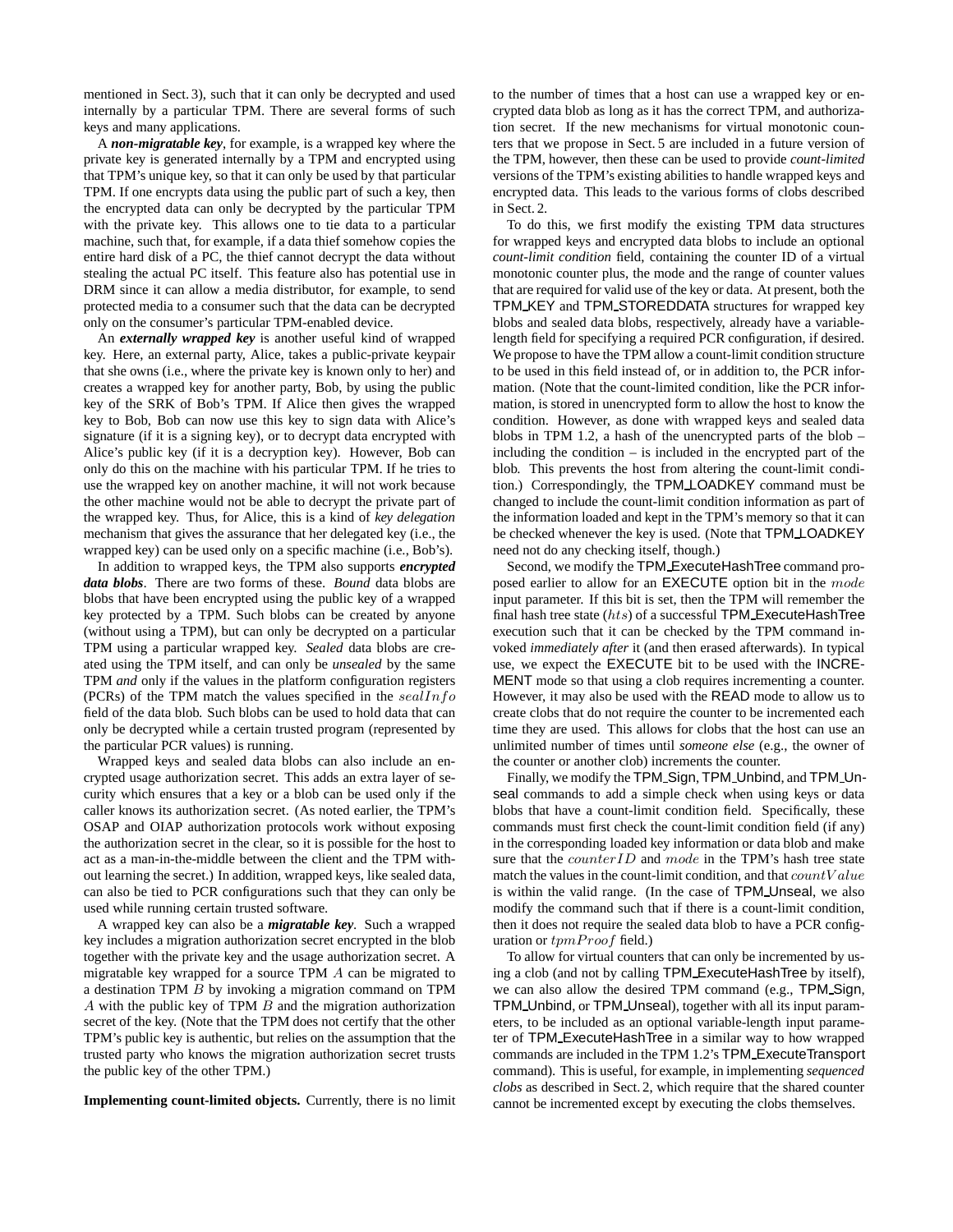**Using count-limited objects.** Given these modifications, using a count-limited object, or clob, is easy. If Alice, the *issuer* or *delegator*, wants to give a count-limited object to Bob, the *recipient* or *delegatee*, then they take the following steps:

- 1. First, Alice checks that Bob's host machine has a genuine and secure TPM. Exactly how this is done is not the focus of this paper, but well-known schemes for doing this include Direct Anonymous Attestation [4], a scheme supported in TPM 1.2 that allows verification while preserving Bob's anonymity.
- 2. Then, if Alice wants to create an  $n$ -time-use clob, or the first clob among a set of shared-counter interval-limited clobs, she gets a *new* virtual monotonic counter ID from Bob by invoking his CreateCounter function remotely. Alternatively, she could also use an *existing* counter ID of Bob's, if she wants to create a shared-counter clobs using that counter.
- 3. Alice then constructs the count-limit condition field with the counter ID, count range, and mode (i.e., READ or INCRE-MENT) that she desires. A mode of INCREMENT means that the counter must be incremented before each use of the clob. A mode of READ means that the counter can be used an unlimited number of times until someone else increments the counter.
- 4. Given the appropriate counter ID, Alice then uses the public key of Bob's TPM's SRK (or another storage keypair whose private key is known by Bob's TPM but not revealed to Bob) to construct a wrapped key blob or sealed data blob for Bob. The resulting encrypted blob is usable only on Bob's TPM, and only according to the count-limit condition included in it by Alice.
- 5. On Bob's side, Bob can use a count-limited key or data blob exactly as he does an ordinary TPM wrapped key or data blob, except that he has to first invoke TPM ExecuteHash-Tree *immediately before* calling his desired operation (e.g., TPM Sign, TPM Unbind, or TPM Unseal). This reads or increments the appropriate counter, and sets up the hash tree state so that the desired operation called after it can check it before proceeding. Alternatively, he can also feed the desired TPM command as an additional input into TPM Execute-HashTree itself.

**Count-limited migratable objects.** One of the more intriguing variants of clobs are n*-time migratable* or n*-copy migratable objects*, described briefly in Sect. 2. To support such clobs, we create new commands that work similarly to the TPM's existing set of commands for supporting migratable keys, except that they take into account the count-limit condition field. These new migration commands must enforce the condition described in Sect. 2. Specifically, if a clob's count-limit range is 1 to  $n$  and its corresponding virtual counter on the source TPM  $\ddot{A}$  currently has the value  $c$ (where  $c \le n$ ), then TPM A can create a new clob for the destination TPM  $B$  with a count-limit range of 1 to  $k$  provided that the virtual counter of TPM  $A$ 's clob is first incremented by  $k$  and the new counter value does not exceed  $n$ . Given this rule, a clob can be *circulated* indefinitely (i.e., TPM B can migrate the clob back to A, thus creating a new clob with a separate counter from the original one), but the total usable ranges of the count limits of the original clob and clobs migrated from it (as well as clobs migrated from those) cannot exceed  $n$  at any one time, where  $n$  is the count limit of the original clob.

To *use* migratable clobs, we simply use the modified TPM commands described above (e.g., TPM Sign, TPM Unbind, or TPM-Unseal) immediately after a TPM ExecuteHashTree command as before. The mode in the count-limit condition of a migratable clob determines how the clob can be used. If the mode is INCRE-MENT, then the total number of times that a clob can be *used* is limited to n regardless of which machine uses them. If the mode is READ, then a host holding a clob can use it an unlimited number of times, as long as it has not been migrated from that host more than its count limit. (That is, if the host migrates the clob more than  $n$  times where  $n$  is the count limit in the host's copy of the clob, then the counter exceeds the count limit and the host's TPM starts disallowing use of that clob.) This allows for a clob that can be circulated indefinitely and used an unlimited number of times on multiple hosts, but only in at most  $n$  hosts at any one time. This variant is notable because it allows for the media "lending" example mentioned in Sect. 2, among other applications.

(Note that here, we assume that a *new* virtual counter must be created at the destination TPM and the counter ID of this new counter must be included by the source TPM in the reencrypted blob. However, if the destination TPM *does* use an old counter whose value is not zero, then there is no security problem because at worst, it can only *reduce* the count limit on the blob, and not increase it.)

One important question for  $n$ -time migratable blobs is that of how the source TPM can know that the destination public key is that of a valid and trustworthy TPM. In the current version of the TPM (1.2), the migration commands assume that either the owner of the TPM or the process invoking the commands (which could be a remote process on a trusted machine) is trusted to verify the destination public key and to only authorize migration if the destination public key is that of a valid TPM. The TPM itself does not check the trustworthiness of the destination public key given to it. However, in our model, neither the owner of the TPM nor any processes in the host are trusted. Thus, the TPM needs to be able to verify the destination public key *by itself* so that the secret data in the blob is guaranteed to only be reencrypted for another trusted TPM, and never exposed to any untrusted parties.

One possible solution to this problem is to include a *verification key* inside the clob. This verification key should be the public key of a certificate authority trusted by the issuer of the clob. (Like the count-limit condition, the verification key can be unencrypted but is included in a hash that is in the encrypted part of the blob to prevent the host from altering it.) Then, when the clob is to be migrated, the receiving host presents a valid certificate chain, rooted at the trusted certificate authority, to certify the destination key that it is giving. (An example would be a certificate chain including a DAA signature [4] on the receiving TPM's AIK, which in turn certifies the destination key as a non-migratable storage key on that TPM.) Given the verification key in the original blob and this certificate chain, the source TPM can then verify the destination public key and reencrypt the blob only if the destination key is valid. (Note that the same verification key is included in the reencrypted blob.)

**Count-limited TPM operations.** Existing TPM 1.2 chips already support the idea of *wrapped commands* as part of *transport sessions*. If we extend thisidea by creating a clob containing a wrapped command and a count-limit condition, then we can apply various types of count-limit conditions (e.g., *n*-time-use, *n*-out-of- $m$ ,  $n$ time migratable, sequenced, etc.) to any operation that the TPM is capable of executing. Furthermore, if we create *sequenced* clobs (as described in Sect. 2), with such wrapped commands, then we can create a count-limited *sequence* of TPM operations. This would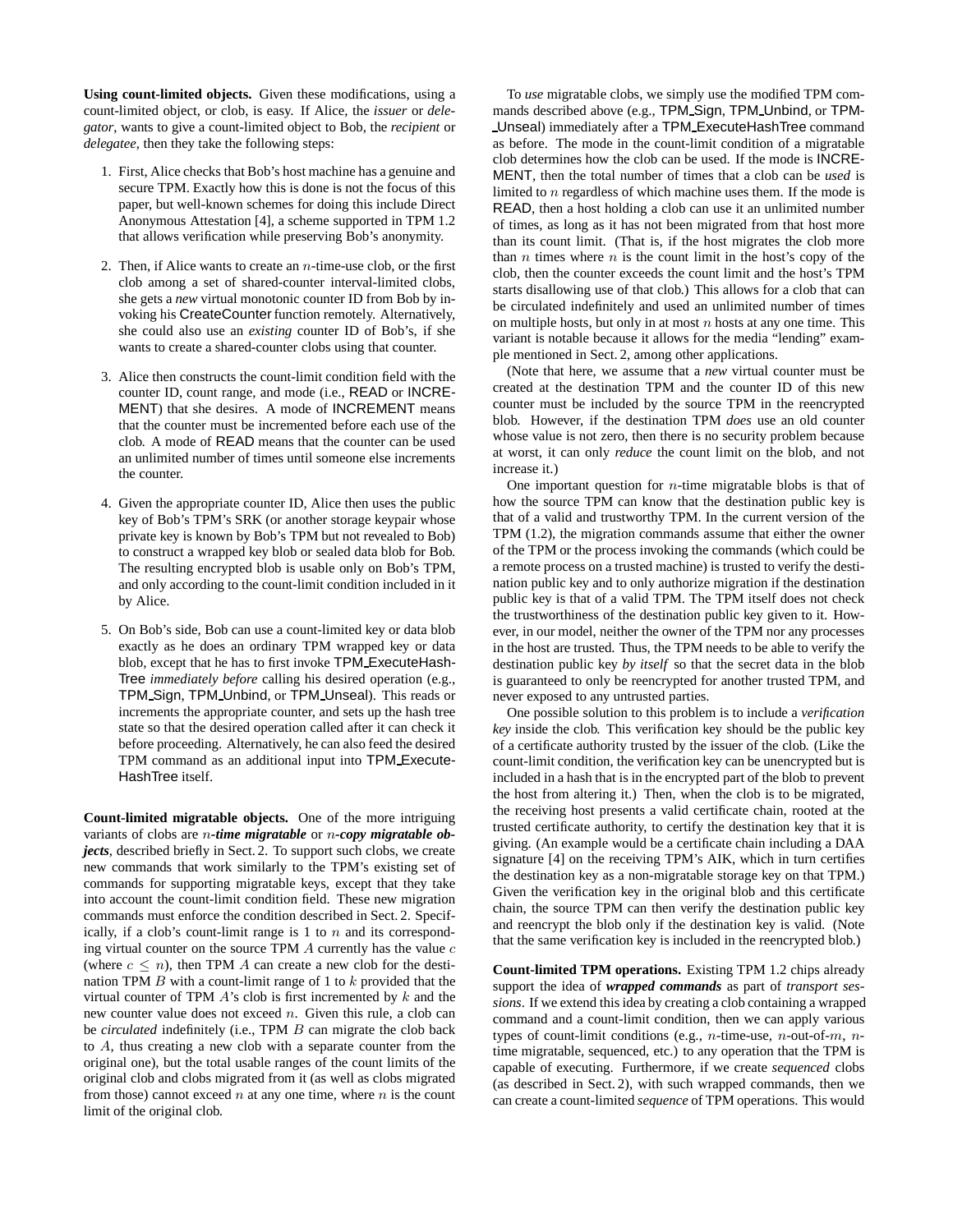be analogous to a transport session, with the advantages that: (1) it would be count-limited, and (2) it can be executed by the untrusted host without needing online contact with the remote party issuing the operations.<sup>5</sup> Note, however, that in these cases, the sequences are no longer atomic operations, unlike the individual wrapped commands, so care must be taken in designing them. Alternatively, we can also allow a single clob to contain a small number of wrapped commands in sequence (as would fit in the TPM's internal memory), so that atomicity can be ensured by the TPM as it executes the operations internally.

**Variant: Using physical monotonic counters.** Note that countlimited objects can also be implemented if the TPM had a larger – but not necessarily unlimited – number of *physical* monotonic counters. Suppose, for example, that we have a trusted (tamperresistant) table of N finite-sized "slots" in NVRAM, each indexed by an  $address$  i. We can use this table to store up to  $N$  TPM<sub>-</sub>-COUNTER BLOB structures, each representing a virtual monotonic counter. Using this trusted table, the read and increment operations can be implemented by simply having the TPM read or increment the appropriate blob directly (i.e., no hash tree computation is required). As in our hash-tree based scheme, we use a *random ID* field together with the slot address of a blob to give the blob's virtual counter ID. This allows us to safely reuse the NVRAM space of a counter which has been destroyed. Given such an implementation, all the variations of clobs we have described can be implemented just as before, except that no hash tree computations are needed anymore to verify and update the counters.

Such an implementation would have the benefits of better performance and reliability (since there is no risk of the host losing the counter blobs and hash tree nodes). The main disadvantage here, of course, is that the number of monotonic counters that the host can keep track of *at a time* would be limited, and thus the number of clobs that a host can hold would be limited too. In some applications, however, this may be acceptable. For example, in digital cash applications, this would simply mean that the host can only hold at most  $N$  digital coins at a time, and would need to use a coin before it can get a new one. This is not different from the real world, where a real wallet can only hold a limited number of real coins. The only requirement, then, is for the number of secure NVRAM slots  $N$  to be large enough for the needs of the user. Thus, if it becomes possible in the future to implement sufficiently large tamper-resistant NVRAMs, then this variant may be a practical way to implement virtual monotonic counters and clobs.

Note, however, that even if it does become possible to make tamper-resistant NVRAMs large enough for users' needs, using our hash-tree scheme still has its benefits. For one, it would still be much easier for the TPM manufacturer to guarantee the physical security of a single NVRAM register for storing the root hash than that of a large number  $N$  of NVRAM slots. Thus, a TPM using our hash-tree scheme can arguably be made cheaper for the same level of security (or alternatively, more secure for the same price) than one depending on many secure NVRAM slots.

**Variant: unique clob counter IDs.** Another interesting implementation variant is one where the counter ID of a clob is derived from a function (such as a collision-free hash) that generates a *unique* ID based on certain parts of the clob's contents. This allows us to skip the step of having to create a new virtual counter on the host before creating the clob. In this case, the issuer of the clob can simply create the clob and give it to the host. Then, just before using the clob for the first time, the host issues a special command to the TPM, which then computes the unique counter ID from the blob and gives it to the host.<sup>6</sup> Given this unique ID, the host then performs a CreateCounter operation using the given address.<sup>7</sup>

It is important to note that this scheme requires a counter ID address space large enough (e.g., 160-bits) so that the probability of collisions is negligibly small. Otherwise, such collisions can allow someone or something else other than the clob itself to increment the clob's counter (whether maliciously or unintentionally). Thus, this is a case where using our hash-tree-based scheme for implementing virtual monotonic counters offers a significant advantage over using physical monotonic counters as described earlier. Since our hash-tree-based scheme requires only  $O(logN)$  steps for each counter operation, implementing even a very large virtual counter address space would still take a reasonable amount of time, and can still be useful in many non-time-critical applications. For example, as noted in Sect. 7, if we assume the speed of present-day TPM chips, then handling 160-bit counter ID addresses would only take around  $3 s$  – which is an acceptable delay if, for example, the clob in question is used for decrypting a media file being migrated from one secure media player to another. In contrast, it is not obvious how one can implement, or even simulate, a collision-free 160-bit virtual counter ID address space using physical monotonic counters, even if it were cheap to implement thousands or millions of these physical counters. (An interesting possibility, however, is proposed in [25].)

# **7. PERFORMANCE ISSUES**

**Experimental TPM Performance Results.** To get a feel for the practical performance that we can expect to get from our schemes, we measured the execution times of various TPM instructions on an HP DC7600 with a Broadcom TPM 1.2 chip. We used IBM's tpmdd device driver [14] as the low level device driver providing the TDDL-level interface, and used JTPM, a Java API that we have developed ourselves to allow us to access TPM 1.2-specific functionality such as monotonic counters and transport sessions, which are not supported by other freely available TPM software stacks today. Note that the TPM is slow enough compared to the main CPU that any slowdown due to the use of Java (vs. C) was verified by us to be negligible.

Roughly, we found that on average, TPM PCRExtend (which computes the hash of two 160-bit values concatenated together) takes about 12 ms, generating a signature takes about 0.9 s, and a call to TPM IncrementCounter wrapped in a logged transport session takes about 1.4 s (about 0.4 s to increment the counter, and about 1 s to generate the signature of the transport log). However, on the Broadcom chip, the latter can only be done once every 2.1 s. (To prevent burnout of the monotonic counter's NVRAM, the TPM 1.2 specifications allow TPM implementations to throttle the monotonic counter to be incremented only once every 5 s.)

We have implemented the log-based scheme described in Sect. 4, and have verified that, as predicted, we can indeed execute an IncrementCounter operation approximately once every 2.1 seconds (with the operation itself taking around 1.4 s but requiring a wait

<sup>&</sup>lt;sup>5</sup> In TPM 1.2 transport sessions, wrapped commands are encrypted with a random session key, and thus requires online contact with the remote party. In the case of a clob with a wrapped command, this is unnecessary since the wrapped command can be encrypted using the public key of the TPM's SRK, just as in other clobs.

<sup>6</sup>The host cannot compute this ID by itself because the function for computing the ID may use secrets encrypted in the blob itself so that the ID can only be computed internally by the TPM.

 $T$ The TPM in turn cannot "create" the counter by itself because it needs the step inputs from the host in order to update its root hash.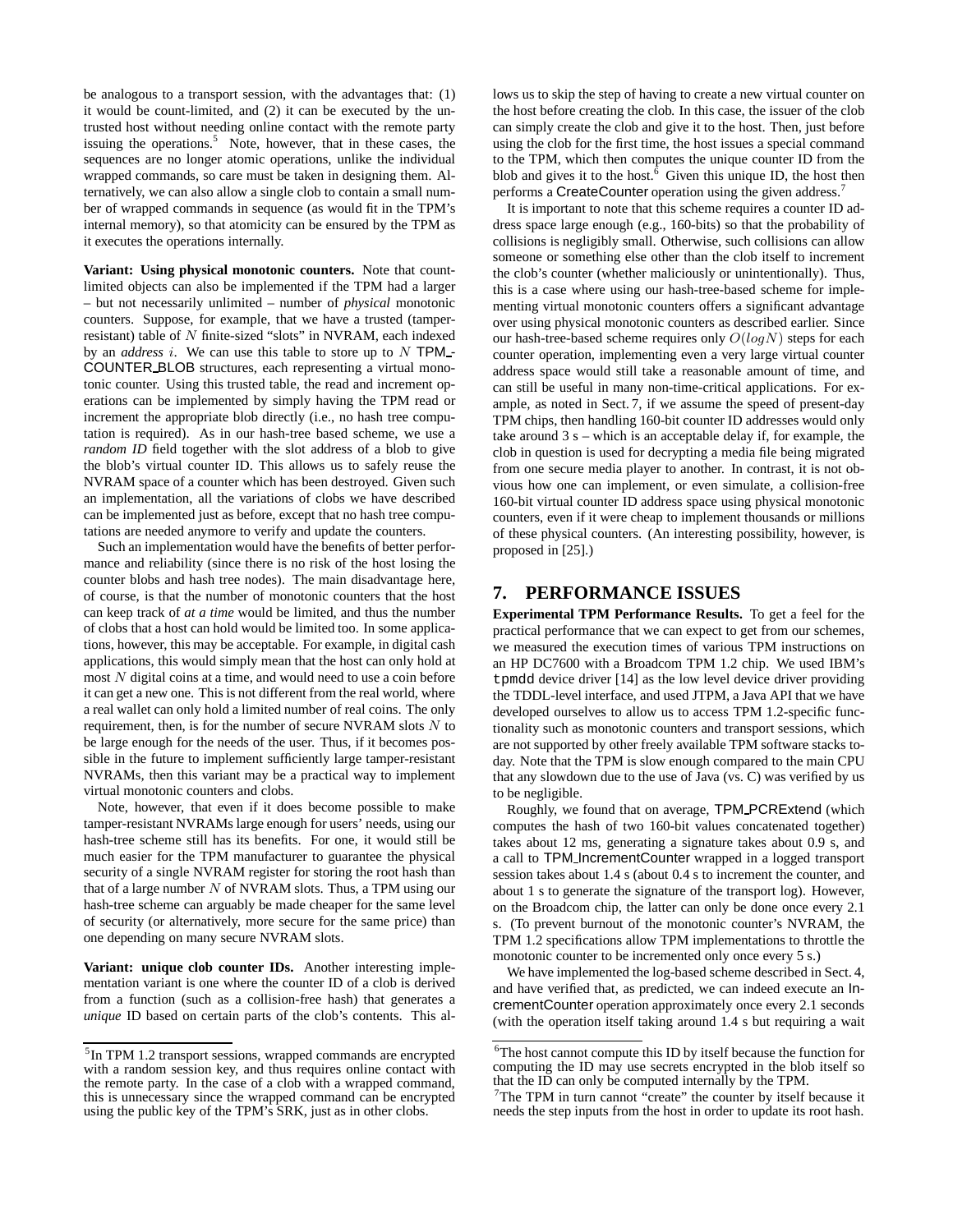before it is used again). We cannot implement the hash-tree based scheme on a real TPM chip since TPM 1.2 does not support our proposed TPM ExecuteHashTree command. However, from our measurements above, we can preliminarily estimate that the hashtree based scheme would take about 1.7 s per operation assuming a 32-level hash tree allowing a maximum of  $2^{32}$  virtual counters (i.e., 0.9 s signing time, plus 32 hash operations at 12 ms each, and around 0.4 s to write to the NVRAM), and would take only about 3.2 s per operation (i.e., same computation as before with 160 hash operations instead) even if we used a 160-bit counter ID address space allowing a maximum of  $2^{160}$  independent virtual counters. Moreover, in a real implementation, the actual time would probably be less because the 12 ms cost per hash operation that we use in these estimate is actually the cost of invoking a separate TPM command. This cost likely includes a significant amount of communication overhead which will not exist in our proposed implementation where all the inputs can be given in one command.

### **8. RELATED WORK**

The idea of implementing "virtual monotonic counters" using a single physical monotonic counter and untrusted storage was previously presented in the context of TPM 1.2 by the TCG [29] and NGSCB by Microsoft [24]. Their schemes, however, rely on a trusted OS, which in turn relies on a trusted BIOS and special security support in the CPU and other hardware (as noted in Sect. 1). To our knowledge, we are the first to present a scheme for implementing a potentially unbounded number of virtual monotonic counters trusting only in a small passive coprocessor like the TPM with only a very small amount of secure non-volatile storage, *without* trusting in the OS or even the CPU.

The idea of data, operations, or programs that can only be used a certain number of times is an old idea that forms the core of several computer security application areas such as DRM, digital cash, and others. For example, one may consider limited-used trial software or media that expire after  $n$  uses or  $n$  days as a form of count-limited object. Similarly, digital coins in existing digital cash schemes are another form of count-limited object since they are not supposed to be used more than once.

In [2], Bauer et al. present a logic model that can be used to analyze, develop, and prove systems that use what they call "*consumable credentials*" – i.e., credentials that provide authorization only a limited number of times, such as coins, tickets, and similar tokens in both the real and digital worlds. However, as far as we understand, although they discuss how consumable credentials (which are essentially count-limited objects as well) can be *used*, they do not answer the question of how these can be *implemented*.

To date, there have been two main approaches to enforcing the usage limitations of consumable credentials and count-limited objects. One approach is to trust that the hardware and software of the executing platform will prevent a count-limited object from being used outside of its count-limit. This approach is used in existing DRM schemes for limiting the use of software and media files. The problem with this approach, however, is that many implementations of this approach today – including most DRM applications running on PCs – rely on general-purpose non-secure hardware, and implement security through obscurity in the trusted operating system or trusted software. This makes it possible for motivated hackers to eventually be able to break security by disassembling the software.

An alternative approach is not to trust the hardware or software at all, but to design the application such that if a user uses a countlimited object beyond its limit, such use will be detected eventually and the user identified and punished. This approach is used in application areas such as digital cash. In Chaum's e-cash scheme [6], (as well as Brands' scheme [3], described earlier in Sect. 2), for example, the idea of *blind signatures* allows users to engage in legal transactions offline and anonymously, but ensures that if a user double-spends an e-cash coin then his identity will eventually be exposed to the issuing bank, and the bank can prosecute him. More recent examples of "one-time" or "k-time" operations of this type and their applications include [5, 17, 22, 28], among others. The approach used by these schemes has the advantage of being secure even if the hardware or software used by the user is compromised. The disadvantage, however, is that it does not actually prevent malicious activity from happening in offline transactions but only detects and punishes it later. Thus, it is not effective if it is possible for the adversary to hide and escape from being punished, or if there is a need to actually prevent the malicious activity from happening at the time of the offline transaction itself.

Our approach is a variation of the first approach above, with the difference that we do not rely on the security of the host CPU and OS, but only on that of a much smaller, simpler, and passive coprocessor such as the TPM. This makes our solutions more secure and harder to break than other existing DRM solutions that rely on a trusted CPU and OS.

In recent work, Goldwasser et al. have coined the terms *onetime programs* and *n-time programs* to refer to *general* programs that can only be run a limited number of times [12]. They have also shown the first implementation (to our knowledge) of such programs using very simple trusted hardware, and have proposed the application of such programs to digital cash and DRM. Their scheme uses a very different technique from ours, and assumes even simpler trusted hardware than ours does. Our schemes and ideas about count-limited keys, data, and TPM operations, and the applications of such count-limited objects to digital cash, DRM, and other application areas were developed independently of Goldwasser et al.'s work, and do not use any of their techniques. Inspired by their ideas, however, we are developing the idea of *count-limited general-purpose programs* in ongoing work.

### **9. CONCLUSION**

In this paper, we make two major contributions: First, we present a *hash tree-based scheme* that makes it possible to implement a very large number of virtual monotonic counters using only a small constant amount of trusted space and a single simple new instruction for the TPM. Unlike previous schemes, our scheme guarantees tamper-evident operation even if everything other than the TPM on the host platform implementing the virtual monotonic counters is completely untrusted, including the software, the OS, BIOS, and even the CPU. This provides a significant improvement in security over existing schemes by making it impossible for hackers to break the security of our scheme without physically breaking into the TPM chip. Second, we show how we can use these virtual monotonic counters with the existing idea of wrapped keys, data, and commands already implemented by the TPM to implement the new idea of *count-limited objects* or *clobs*, which have many useful applications.

The changes to the TPM that can make all these things possible are simple, elegant, and efficient, and are easily implementable given the internal features already present in the TPM. Thus, we hope that the changes we have proposed in this paper will be considered for inclusion in future TPM specifications.

Meanwhile, we have also presented a log-based scheme which can be implemented using the current TPM 1.2 chip without any new instructions. Although the log-based scheme cannot be used to implement clobs, it can be used for virtual trusted storage and stored-value applications.